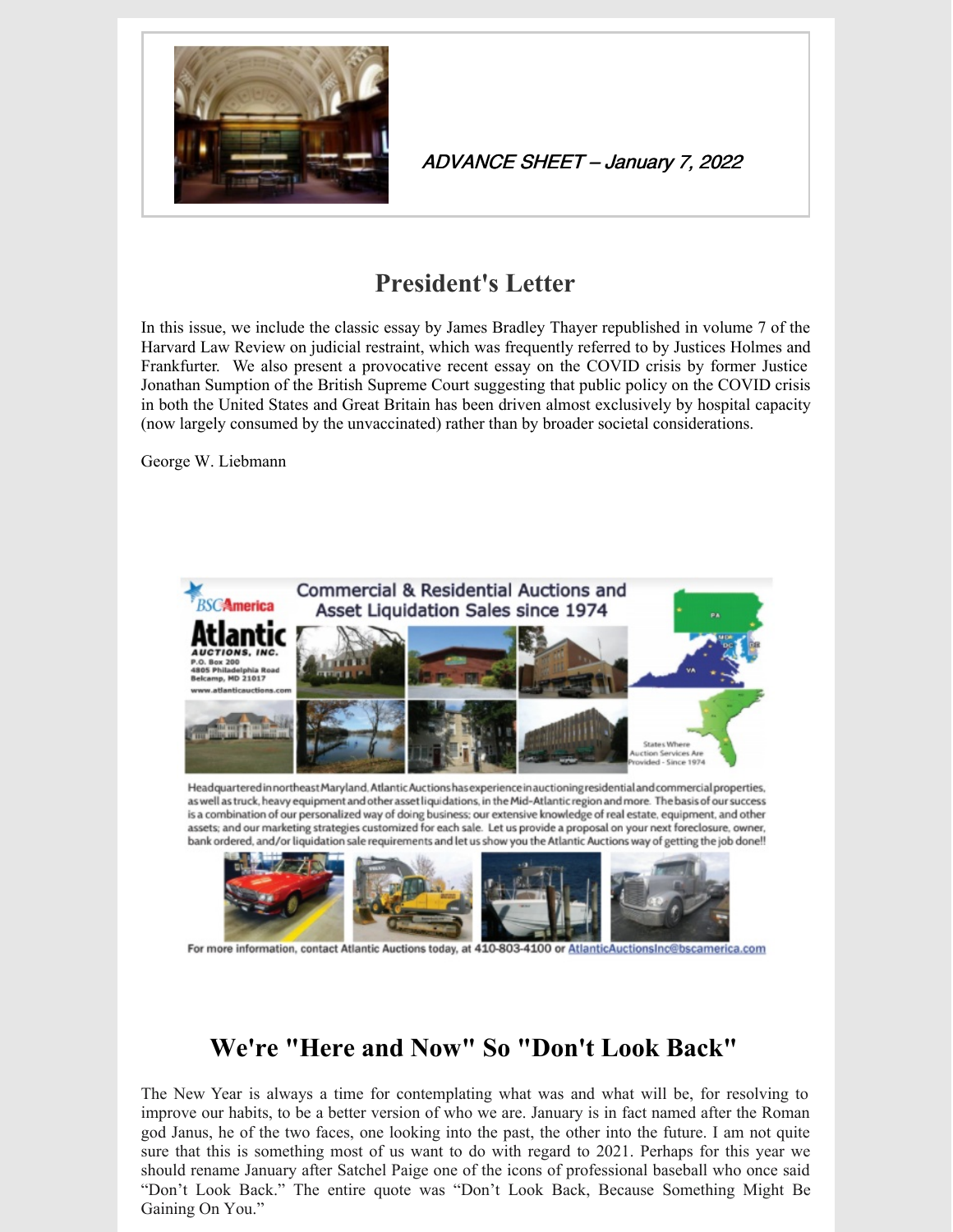As we look ahead, hopefully not too far, as we forget a Roman god, let us remember the Latin aphorism "Carpe Diem." As we seize the day, let us not worry about looking ahead or behind, but just at the here and the now.

Kenny Chesney released an album in 2020 entitled "Here and Now" which is also the title of one of the songs. The lyrics begin:

I've seen the skyline in New York City Fireflies in Tennessee Sipped a little 'shine from a paper sack That'll knock the horns off a Cadillac I must've sat on a dozen islands I've watched the sun sink into the sea Been there, done that, got the t-shirt and hat But my favorite place to be is

Here and now.

Hopefully in 2022, for some of you the here and now will include a trip to the Bar Library. The Bar Library harkens back to a less complicated world where people were seemingly moving at a slower pace, but were nevertheless able to accomplish a great deal, in many respects, more than those moving at breakneck speed are able to accomplish today. Stop by and see if it works for you. If you want to maintain that speed, but in an amazing environment, the Library offers an expansive collection of Westlaw databases as well as a wi-fi connection allowing you to do your research on your own devices, cutting and pasting right into your own files. Whatever you could want it is in fact, here and now.

Take care and I look forward to seeing you soon.

Joe Bennett



7 Harv. L. Rev. 129 Harvard Law Review October 25, 1893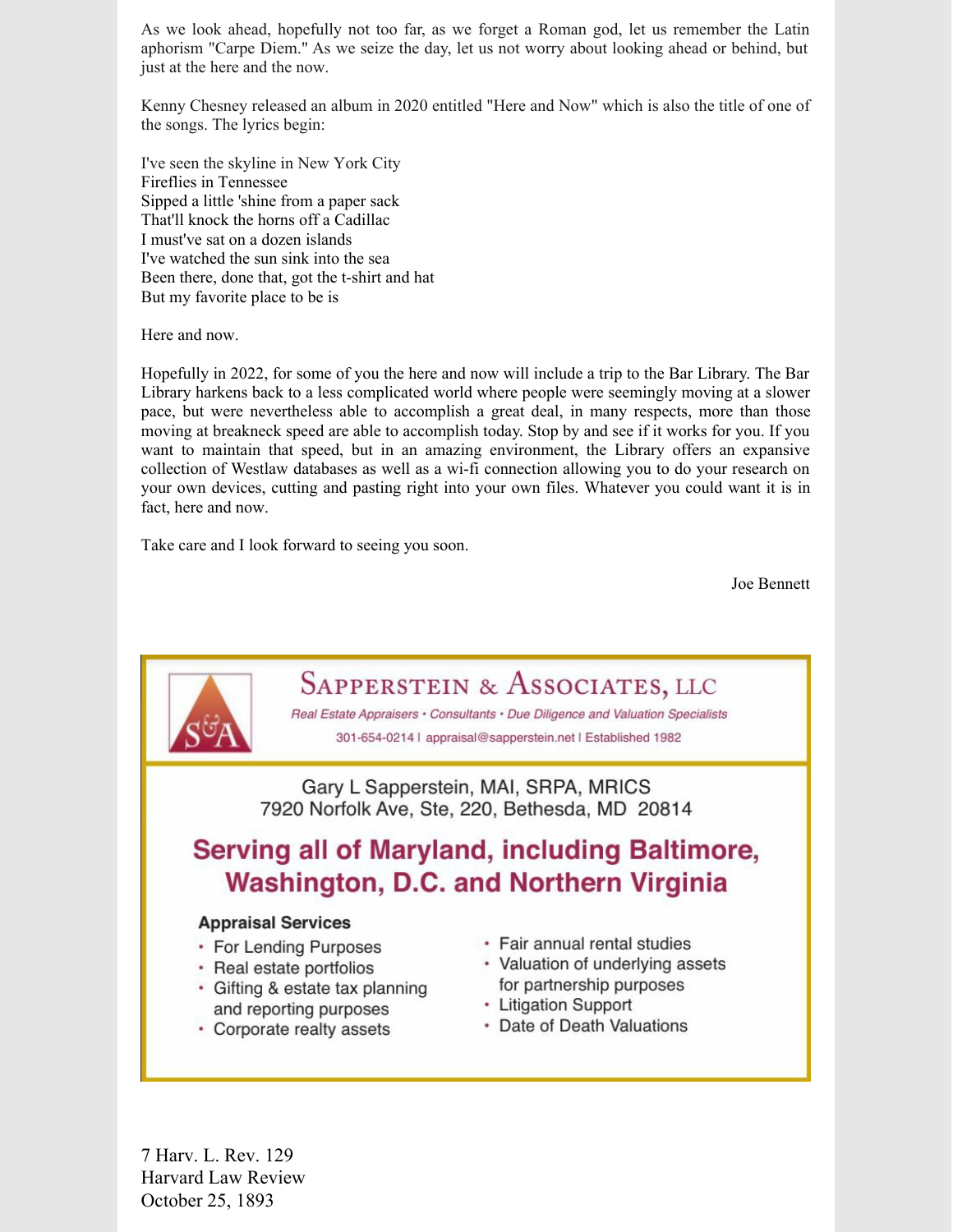# **THE ORIGIN AND SCOPE OF THE AMERICAN DOCTRINE OF CONSTITUTIONAL LAW[1](https://1.next.westlaw.com/Document/If899a5466b1411de9b8c850332338889/View/FullText.html?transitionType=UniqueDocItem&contextData=(sc.Search)&userEnteredCitation=7+Harvard+l+rev+129#co_footnote_F1345395632)**

I. HOW did our American doctrine, which allows to the judiciary the power to declare legislative Acts unconstitutional, and to treat them as null, come about, and what is the true scope of it?

It is a singular fact that the State constitutions did not give this power to the judges in express terms; it was inferential. In the earliest of these instruments no language was used from which it was clearly to be made out. Only after the date of the Federal constitution was any such language to be found; as in Article XII. of the Kentucky constitution of 1792. The existence of the power was at first denied or doubted in some quarters; and so late as the year 1825, in a strong dissenting opinion, Mr. Justice Gibson, of Pennsylvania, one of the ablest of American judges, and afterwards the chief justice of that State, wholly denied it under any constitution which did not expressly give it. He denied it, therefore, under the State constitutions generally, while admitting that in that of the United States the power was given; namely, in the second clause of Article VI., when providing that the constitution, and the laws and treaties made in pursuance thereof, "shall be the supreme law of the land; and the judges in every State shall be bound thereby, anything in the constitution or laws of any State to the contrary notwithstanding.["1](https://1.next.westlaw.com/Document/If899a5466b1411de9b8c850332338889/View/FullText.html?transitionType=UniqueDocItem&contextData=(sc.Default)&userEnteredCitation=7+Harv+l+rev+129#co_footnote_F1XXa345395632)

So far as the grounds for this remarkable power are found in the mere fact of a constitution being in writing, or in judges being sworn to support it, they are quite inadequate. Neither the written form nor the oath of the judges necessarily involves the right of reversing, displacing, or disregarding any action of the legislature or the executive which these departments are constitutionally authorized to take, or the determination of those departments that they are so authorized. It is enough, in confirmation of this, to refer to the fact that other countries, as France, Germany, and Switzerland, have written constitutions, and that such a power is not recognized there. "The restrictions," says Dicey, in his admirable Law of the Constitution, "placed on the action of the legislature under the French constitution are not in reality laws, since they are not rules which in the last resort will be enforced by the courts. Their true character is that of maxims of political morality, which derive whatever strength they possess from being formally inscribed in the constitution, and from the resulting support of public opinion.["2](https://1.next.westlaw.com/Document/If899a5466b1411de9b8c850332338889/View/FullText.html?transitionType=UniqueDocItem&contextData=(sc.Default)&userEnteredCitation=7+Harv+l+rev+129#co_footnote_F2345395632)

How came we then to adopt this remarkable practice? Mainly as a natural result of our political experience before the War of Independence, — as being colonists, governed under written charters of government proceeding from the English Crown. The terms and limitations of these charters, so many written constitutions, were enforced by various means, — by forfeiture of the charters, by Act of Parliament, by the direct annulling of legislation by the Crown, by judicial proceedings and an ultimate appeal to the Privy Council. Our practice was a natural result of this; but it was by no means a necessary one. All this colonial restraint was only the usual and normal exercise of power. An external authority had imposed the terms of the charters, the authority of a paramount government, fully organized and equipped for every exigency of disobedience, with a king and legislature and courts of its own. The superior right and authority of this government were fundamental here, and fully recognized; and it was only a usual, orderly, necessary procedure when our own courts enforced the same rights that were enforced here by the appellate courts in England. These charters were in the strict sense written law: as their restraints upon the colonial legislatures were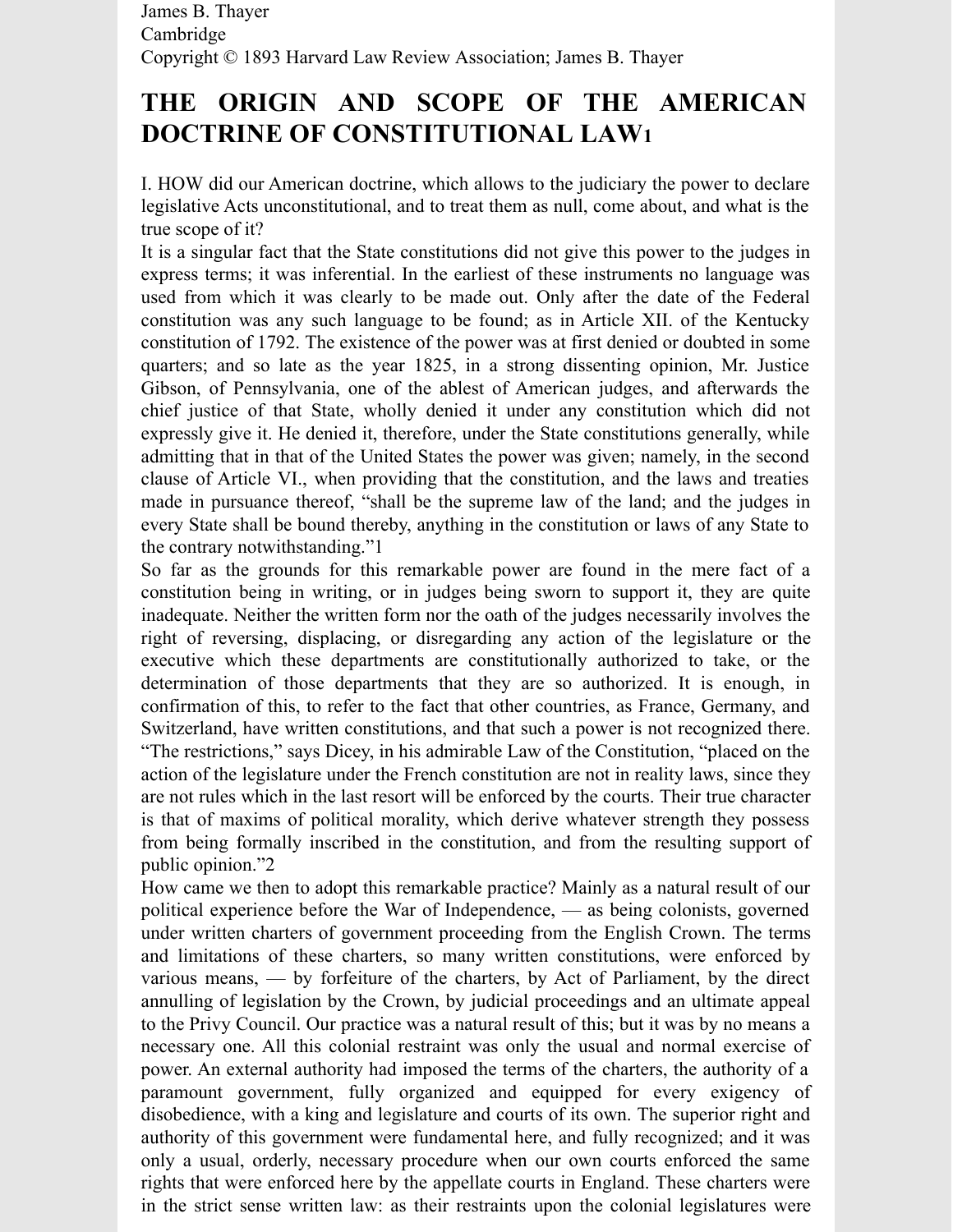enforced by the English courts of last resort, so might they be enforced through the colonial courts, by disregarding as null what went counter to them.[1](https://1.next.westlaw.com/Document/If899a5466b1411de9b8c850332338889/View/FullText.html?transitionType=UniqueDocItem&contextData=(sc.Default)&userEnteredCitation=7+Harv+l+rev+129#co_footnote_F1XXb345395632)

The Revolution came, and what happened then? Simply this: we cut the cord that tied us to Great Britain, and there was no longer an external sovereign. Our conception now was that "the people" took his place; that is to say, our own home population in the several States were now their own sovereign. So far as existing institutions were left untouched, they were construed by translating the name and style of the English sovereign into that of our new ruler, — ourselves, the People. After this the charters, and still more obviously the new constitutions, were not so many orders from without, backed by an organized outside government, which simply performed an ordinary function in enforcing them; they were precepts from the people themselves who were to be governed, addressed to each of their own number, and especially to those who were charged with the duty of conducting the government. No higher power existed to support these orders by compulsion of the ordinary sort. The sovereign himself, having written these expressions of his will, had retired into the clouds; in any regular course of events he had no organ to enforce his will, except those to whom his orders were addressed in these documents. How then should his written constitution be enforced if these agencies did not obey him, if they failed, or worked amiss?

Here was really a different problem from that which had been presented under the old state of things. And yet it happened that no new provisions were made to meet it. The old methods and the old conceptions were followed. In Connecticut, in 1776, by a mere legislative Act, the charter of 1662 was declared to continue "the civil Constitution of the State, under the sole authority of the People thereof, independent of any King or Prince whatsoever;" and then two or three familiar fundamental rules of liberty and good government were added as a part of it. Under this the people of Connecticut lived till 1818. In Rhode Island the charter, unaltered, served their turn until 1842; and, as is well known, it was upon this that one of the early cases of judicial action arose for enforcing constitutional provisions under the new order of things, as against a legislative Act; namely, the case of Trevett v. Weeden, in the Rhode Island Supreme Court in 1786[.1](https://1.next.westlaw.com/Document/If899a5466b1411de9b8c850332338889/View/FullText.html?transitionType=UniqueDocItem&contextData=(sc.Default)&userEnteredCitation=7+Harv+l+rev+129#co_footnote_F1XXc345395632)

But it is instructive to see that this new application of judicial power was not universally assented to. It was denied by several members of the Federal convention, and was referred to as unsettled by various judges in the last two decades of the last century. The surprise of the Rhode Island legislature at the action of the court in Trevett v. Weeden seems to indicate an impression in their minds that the change from colonial dependence to independence had made the legislature the substitute for Parliament, with a like omnipotence[.2](https://1.next.westlaw.com/Document/If899a5466b1411de9b8c850332338889/View/FullText.html?transitionType=UniqueDocItem&contextData=(sc.Default)&userEnteredCitation=7+Harv+l+rev+129#co_footnote_F2XXa345395632) In Vermont it seems to have been the established doctrine of the period that the judiciary could not disregard a legislative Act; and the same view was held in Connecticut, as expressed in 1795 by Swift, afterwards chief justice of that State. In the preface to 1 D. Chipman's (Vermont) Reports, 22 et seq., the learned reporter, writing (in 1824) of the period of the Vermont constitution of 1777, says that "No idea was entertained that the judiciary had any power to inquire into the constitutionality of Acts of the legislature, or to pronounce them void for any cause, or even to question their validity." And at page 25, speaking of the year 1785, he adds: "Long after the period to which we have alluded, the doctrine that the constitution is the supreme law of the land, and that the judiciary have authority to set aside ... Acts repugnant thereto, was considered anti-republican." In 1814,[1](https://1.next.westlaw.com/Document/If899a5466b1411de9b8c850332338889/View/FullText.html?transitionType=UniqueDocItem&contextData=(sc.Default)&userEnteredCitation=7+Harv+l+rev+129#co_footnote_F1XXd345395632) for the first time, I believe, we find this court announcing an Act of the State legislature to be "void as against the constitution of the State and the United States, and even the laws of nature." It may be remarked here that the doctrine of declaring legislative Acts void as being contrary to the constitution, was probably helped into existence by a theory which found some favor among our ancestors at the time of the Revolution, that courts might disregard such acts if they were contrary to the fundamental maxims of morality, or, as it was phrased, to the laws of nature. Such a doctrine was thought to have been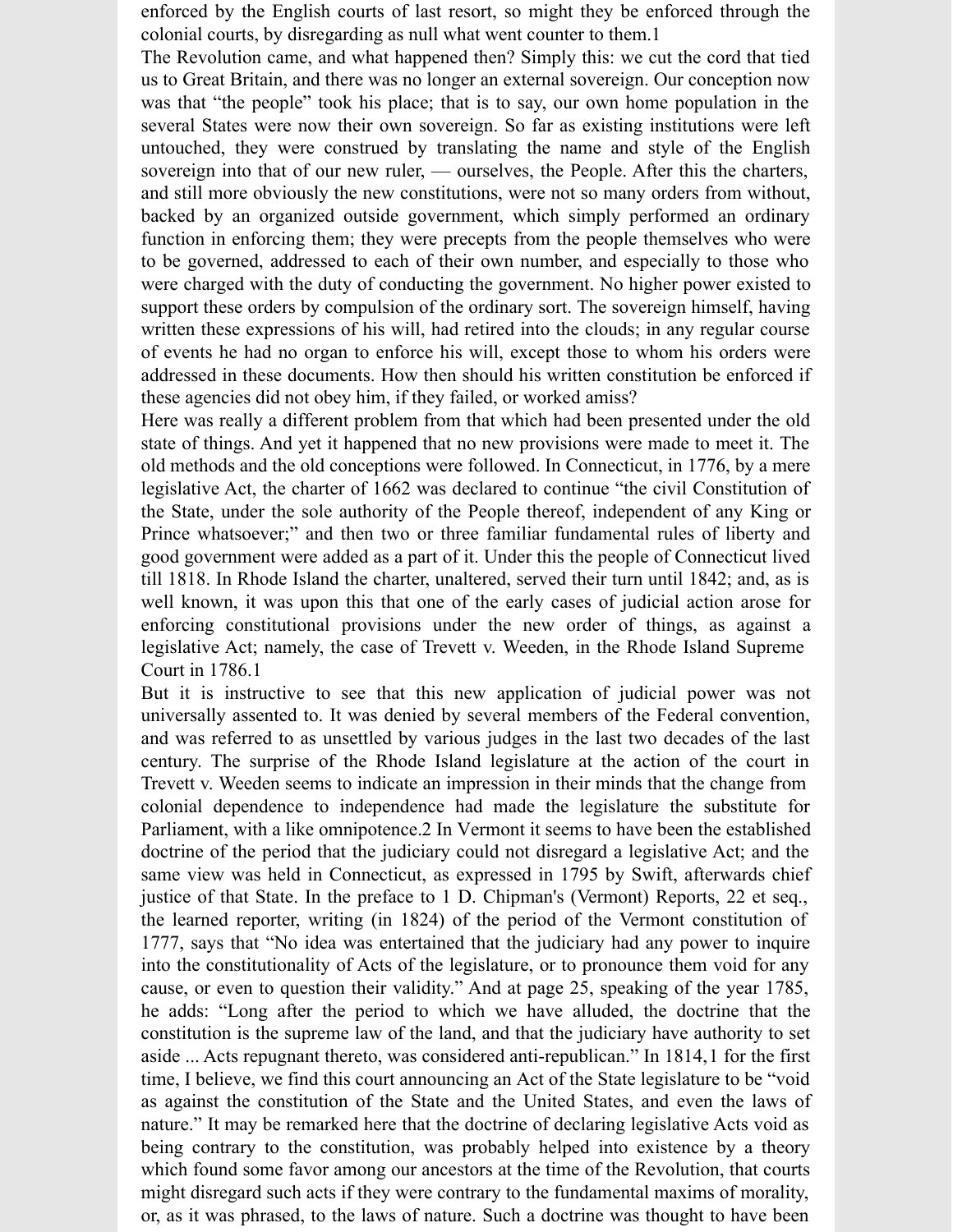asserted by English writers, and even by judges at times, but was never acted on. It has been repeated here, as matter of speculation, by our earlier judges, and occasionally by later ones; but in no case within my knowledge has it ever been enforced where it was the single and necessary ground of the decision, nor can it be, unless as a revolutionary measure[.2](https://1.next.westlaw.com/Document/If899a5466b1411de9b8c850332338889/View/FullText.html?transitionType=UniqueDocItem&contextData=(sc.Default)&userEnteredCitation=7+Harv+l+rev+129#co_footnote_F2XXb345395632)

In Swift's "System of the Laws of Connecticut," published in 1795[,3](https://1.next.westlaw.com/Document/If899a5466b1411de9b8c850332338889/View/FullText.html?transitionType=UniqueDocItem&contextData=(sc.Default)&userEnteredCitation=7+Harv+l+rev+129#co_footnote_F3345395632) the author argues strongly and elaborately against the power of the judiciary to disregard a legislative enactment, while mentioning that the contrary opinion "is very popular and prevalent." "It will be agreed," he says, "it is as probable that the judiciary will declare laws unconstitutional which are not so, as it is that the legislature will exceed their constitutional authority." But he makes the very noticeable admission that there may be cases so monstrous,  $-$  e. g., an Act authorizing conviction for crime without evidence, or securing to the legislature their own seats for life, — "so manifestly unconstitutional that it would seem wrong to require the judges to regard it in their decisions." As late as 1807 and 1808, judges were impeached by the legislature of Ohio for holding Acts of that body to be void[.1](https://1.next.westlaw.com/Document/If899a5466b1411de9b8c850332338889/View/FullText.html?transitionType=UniqueDocItem&contextData=(sc.Default)&userEnteredCitation=7+Harv+l+rev+129#co_footnote_F1XXe345395632)

II. When at last this power of the judiciary was everywhere established, and added to the other bulwarks of our written constitutions, how was the power to be conceived of? Strictly as a judicial one. The State constitutions had been scrupulous to part off the powers of government into three; and in giving one of them to each department, had sometimes, with curious explicitness, forbidden it to exercise either of the others. The legislative department, said the Massachusetts constitution in 1780[,2](https://1.next.westlaw.com/Document/If899a5466b1411de9b8c850332338889/View/FullText.html?transitionType=UniqueDocItem&contextData=(sc.Default)&userEnteredCitation=7+Harv+l+rev+129#co_footnote_F2XXc345395632) —

"Shall never exercise the executive and judicial powers, or either of them; the executive shall never exercise the legislative and judicial powers or either of them; the judicial shall never exercise the legislative and executive powers or either of them; to the end, it may be a government of laws, and not of men."

With like emphasis, in 1792, the constitution of Kentuck[y3](https://1.next.westlaw.com/Document/If899a5466b1411de9b8c850332338889/View/FullText.html?transitionType=UniqueDocItem&contextData=(sc.Default)&userEnteredCitation=7+Harv+l+rev+129#co_footnote_F3XXa345395632) said: —

"Each of them to be confided to a separate body of magistracy; to wit, those which are legislative to one, those which are executive to another, and those which are judiciary to another. No person or collection of persons, being of one of these departments, shall exercise any power properly belonging to either of the others, except in the instances hereinafter expressly permitted."

Therefore, since the power now in question was a purely judicial one, in the first place, there were many cases where it had no operation. In the case of purely political acts and of the exercise of mere discretion, it mattered not that other departments were violating the constitution, the judiciary could not interfere; on the contrary, they must accept and enforce their acts. Judge Cooley has lately said:[1](https://1.next.westlaw.com/Document/If899a5466b1411de9b8c850332338889/View/FullText.html?transitionType=UniqueDocItem&contextData=(sc.Default)&userEnteredCitation=7+Harv+l+rev+129#co_footnote_F1XXf345395632) —

"The common impression undoubtedly is that in the case of any legislation where the bounds of constitutional authority are disregarded, ... the judiciary is perfectly competent to afford the adequate remedy; that the Act indeed must be void, and that any citizen, as well as the judiciary itself, may treat it as void, and refuse obedience. This, however, is far from being the fact."

Again, where the power of the judiciary did have place, its whole scope was this; namely, to determine, for the mere purpose of deciding a litigated question properly submitted to the court, whether a particular disputed exercise of power was forbidden by the constitution. In doing this the court was so to discharge its office as not to deprive another department of any of its proper power, or to limit it in the proper range of its discretion. Not merely, then, do these questions, when presenting themselves in the courts for judicial action, call for a peculiarly large method in the treatment of them, but especially they require an allowance to be made by the judges for the vast and not definable range of legislative power and choice, for that wide margin of considerations which address themselves only to the practical judgment of a legislative body. Within that margin, as among all these legislative considerations, the constitutional law-makers must be allowed a free foot. In so far as legislative choice,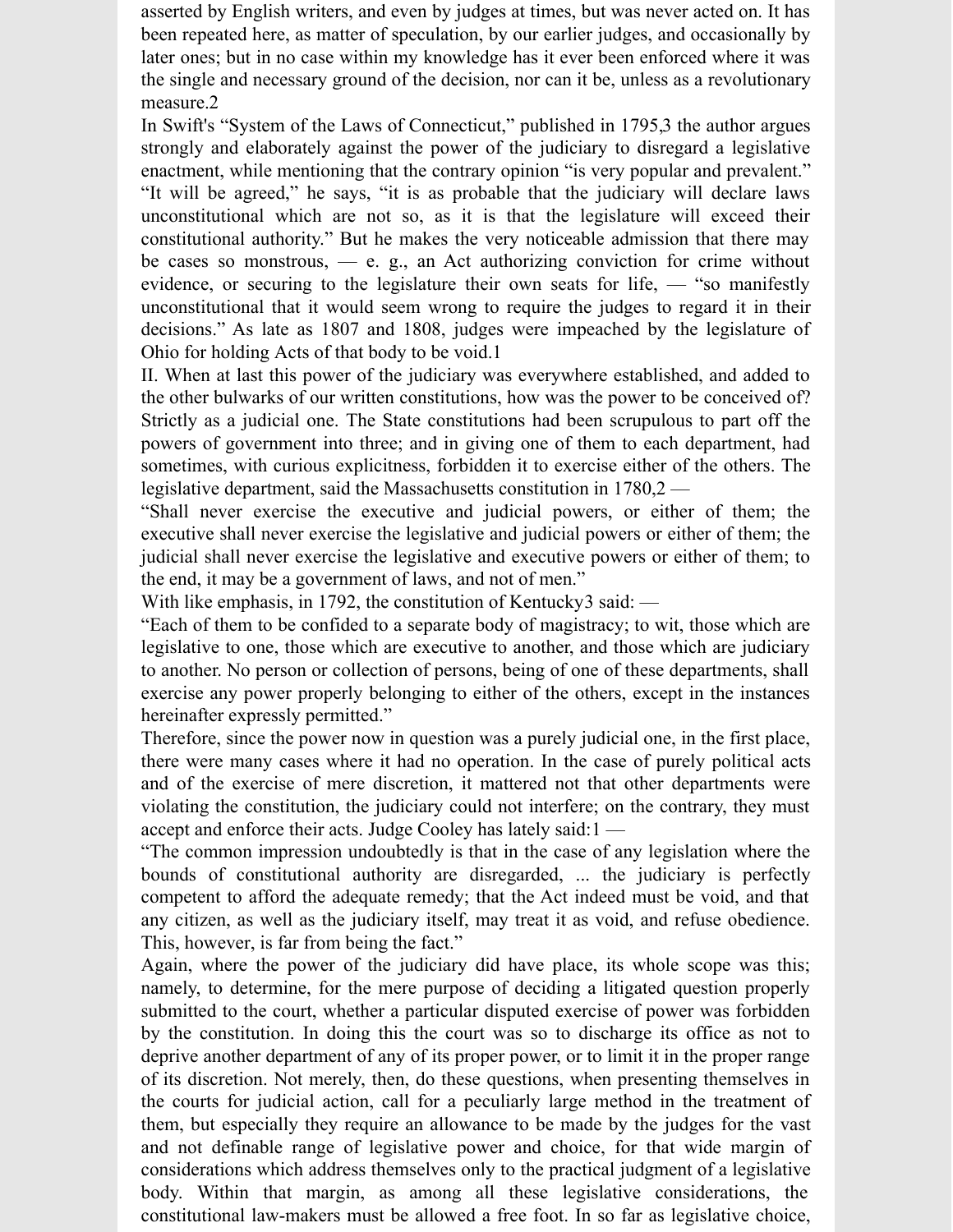ranging here unfettered, may select one form of action or another, the judges must not interfere, since their question is a naked judicial one.

Moreover, such is the nature of this particular judicial question that the preliminary determination by the legislature is a fact of very great importance, since the constitutions expressly intrust to the legislature this determination; they cannot act without making it. Furthermore, the constitutions not merely intrust to the legislatures a preliminary determination of the question, but they contemplate that this determination may be the final one; for they secure no revision of it. It is only as litigation may spring up, and as the course of it may happen to raise the point of constitutionality, that any question for the courts can regularly emerge. It may be, then, that the mere legislative decision will accomplish results throughout the country of the profoundest importance before any judicial question can arise or be decided, — as in the case of the first and second charters of the United States Bank, and of the legal tender laws of thirty years ago and later. The constitutionality of a bank charter divided the cabinet of Washington, as it divided political parties for more than a generation. Yet when the first charter was given, in 1791, to last for twenty years, it ran through its whole life unchallenged in the courts, and was renewed in 1816. Only after three years from that did the question of its constitutionality come to decision in the Supreme Court of the United States. It is peculiarly important to observe that such a result is not an exceptional or unforeseen one; it is a result anticipated and clearly foreseen. Now, it is the legislature to whom this power is given, — this power, not merely of enacting laws, but of putting an interpretation on the constitution which shall deeply affect the whole country, enter into, vitally change, even revolutionize the most serious affairs, except as some individual may find it for his private interest to carry the matter into court. So of the legal tender legislation of 1863 and later. More important action, more intimately and more seriously touching the interests of every member of our population, it would be to hard to think of. The constitutionality of it, although now upheld, was at first denied by the Supreme Court of the United States. The local courts were divided on it, and professional opinion has always been divided. Yet it was the legislature that determined this question, not merely primarily, but once for all, except as some individual, among the innumerable chances of his private affairs, found it for his interest to raise a judicial question about it.

It is plain that where a power so momentous as this primary authority to interpret is given, the actual determinations of the body to whom it is intrusted are entitled to a corresponding respect; and this not on mere grounds of courtesy or conventional respect, but on very solid and significant grounds of policy and law. The judiciary may well reflect that if they had been regarded by the people as the chief protection against legislative violation of the constitution, they would not have been allowed merely this incidental and postponed control. They would have been let in, as it was sometimes endeavored in the conventions to let them in, to a revision of the laws before they began to operate[.1](https://1.next.westlaw.com/Document/If899a5466b1411de9b8c850332338889/View/FullText.html?transitionType=UniqueDocItem&contextData=(sc.Default)&userEnteredCitation=7+Harv+l+rev+129#co_footnote_F1XXg345395632) As the opportunity of the judges to check and correct unconstitutional Acts is so limited, it may help us to understand why the extent of their control, when they do have the opportunity, should also be narrow.

It was, then, all along true, and it was foreseen, that much which is harmful and unconstitutional may take effect without any capacity in the courts to prevent it, since their whole power is a judicial one. Their interference was but one of many safeguards, and its scope was narrow.

The rigor of this limitation upon judicial action is sometimes freely recognized, yet in a perverted way which really operates to extend the judicial function beyond its just bounds. The court's duty, we are told, is the mere and simple office of construing two writings and comparing one with another, as two contracts or two statutes are construed and compared when they are said to conflict; of declaring the true meaning of each, and, if they are opposed to each other, of carrying into effect the constitution as being of superior obligation, — an ordinary and humble judicial duty, as the courts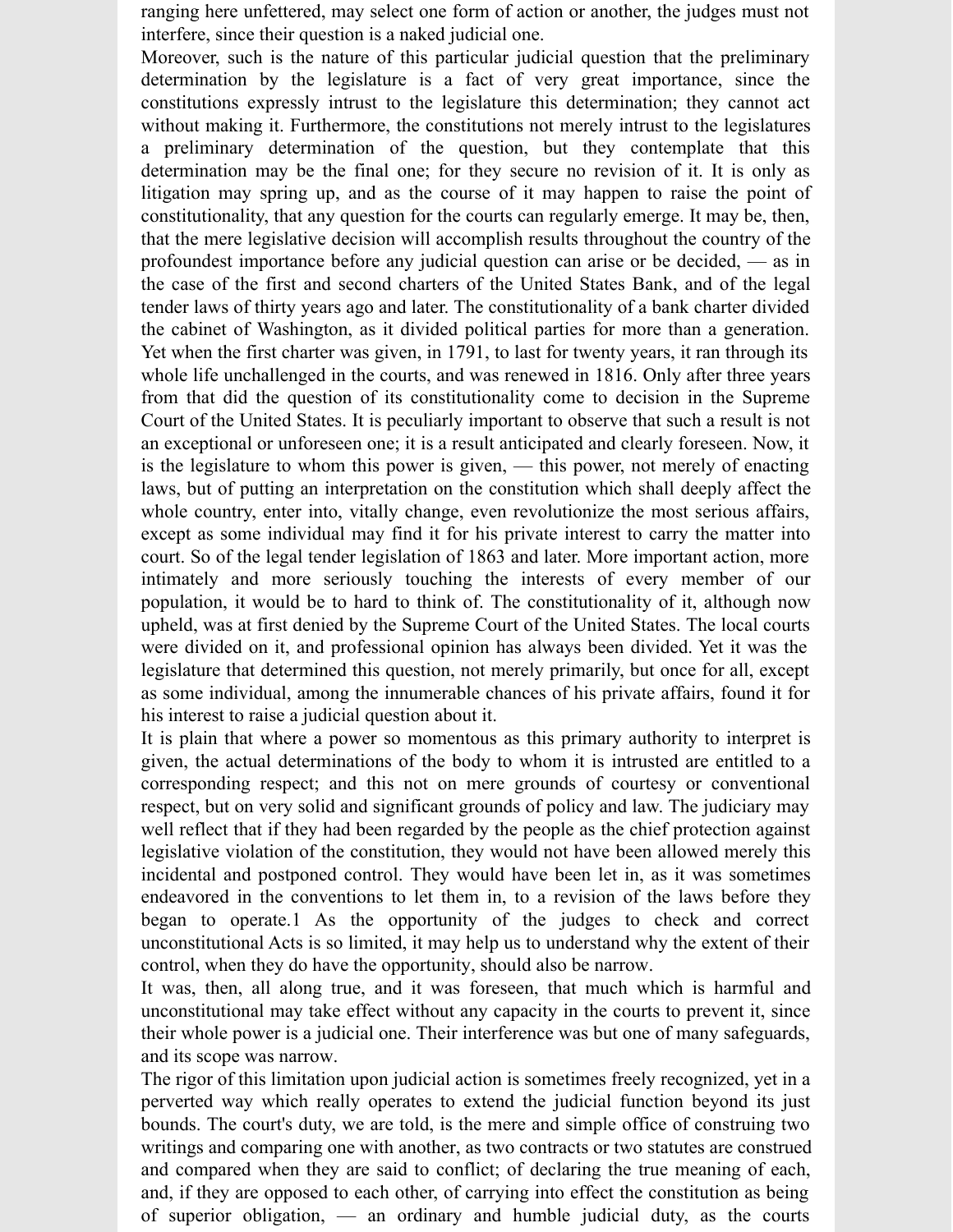sometimes describe it. This way of putting it easily results in the wrong kind of disregard of legislative considerations; not merely in refusing to let them directly operate as grounds of judgment, but in refusing to consider them at all. Instead of taking them into account and allowing for them as furnishing possible grounds of legislative action, there takes place a pedantic and academic treatment of the texts of the constitution and the laws. And so we miss that combination of a lawyer's rigor with a statesman's breadth of view which should be found in dealing with this class of questions in constitutional law. Of this petty method we have many specimens; they are found only too easily to-day in the volumes of our current reports.

In order, however, to avoid falling into these narrow and literal methods, in order to prevent the courts from forgetting, as Marshall said, that "it is a constitution we are expounding," these literal precepts about the nature of the judicial task have been accompanied by a rule of administration which has tended, in competent hands, to give matters a very different complexion.

III. Let us observe the course which the courts, in point of fact, have taken, in administering this interesting jurisdiction.

They began by resting it upon the very simple ground that the legislature had only a delegated and limited authority under the constitutions; that these restraints, in order to be operative, must be regarded as so much law; and, as being law, that they must be interpreted and applied by the court. This was put as a mere matter of course. The reasoning was simple and narrow. Such was Hamilton's method in the Federalist, in 1788[,1](https://1.next.westlaw.com/Document/If899a5466b1411de9b8c850332338889/View/FullText.html?transitionType=UniqueDocItem&contextData=(sc.Default)&userEnteredCitation=7+Harv+l+rev+129#co_footnote_F1XXh345395632) while discussing the Federal constitution, but on grounds applicable, as he conceived, to all others. So, in 1787, the Supreme Court of North Carolina had argued that no Act of the legislature could alter the constitution;[1](https://1.next.westlaw.com/Document/If899a5466b1411de9b8c850332338889/View/FullText.html?transitionType=UniqueDocItem&contextData=(sc.Default)&userEnteredCitation=7+Harv+l+rev+129#co_footnote_F1XXi345395632) that the judges were as much bound by the constitution as by any other law, and any Act inconsistent with it must be regarded by them as abrogated. Wilson, in his Lectures at Philadelphia in 1790-1791[,2](https://1.next.westlaw.com/Document/If899a5466b1411de9b8c850332338889/View/FullText.html?transitionType=UniqueDocItem&contextData=(sc.Default)&userEnteredCitation=7+Harv+l+rev+129#co_footnote_F2XXd345395632) said that the constitution was a supreme law, and it was for the judges to declare and apply it; what was subordinate must give way; because one branch of the government infringed the constitution, it was no reason why another should abet it. In Virginia, in 1793, the judges put it that courts were simply to look at all the law, including the constitution: they were only to expound the law, and to give effect to that part of it which is fundamental.[3](https://1.next.westlaw.com/Document/If899a5466b1411de9b8c850332338889/View/FullText.html?transitionType=UniqueDocItem&contextData=(sc.Default)&userEnteredCitation=7+Harv+l+rev+129#co_footnote_F3XXb345395632) Patterson, one of the justices of the Supreme Court of the United States, in 1795, on the Pennsylvania circuit[,4](https://1.next.westlaw.com/Document/If899a5466b1411de9b8c850332338889/View/FullText.html?transitionType=UniqueDocItem&contextData=(sc.Default)&userEnteredCitation=7+Harv+l+rev+129#co_footnote_F4345395632) said that the constitution is the commission of the legislature; if their Acts are not conformable to it, they are without authority. In 1796, in South Carolina, [5](https://1.next.westlaw.com/Document/If899a5466b1411de9b8c850332338889/View/FullText.html?transitionType=UniqueDocItem&contextData=(sc.Default)&userEnteredCitation=7+Harv+l+rev+129#co_footnote_F5345395632) the matter was argued by the court as a bald and mere question of conformity to paramount law. And such, in 1802, was the reasoning of the General Court of Maryland[.6](https://1.next.westlaw.com/Document/If899a5466b1411de9b8c850332338889/View/FullText.html?transitionType=UniqueDocItem&contextData=(sc.Default)&userEnteredCitation=7+Harv+l+rev+129#co_footnote_F6345395632) Finally, in 1803 came Marbury v. Madison[,7](https://1.next.westlaw.com/Document/If899a5466b1411de9b8c850332338889/View/FullText.html?transitionType=UniqueDocItem&contextData=(sc.Default)&userEnteredCitation=7+Harv+l+rev+129#co_footnote_F7345395632) with the same severe line of argument. The people, it was said, have established written limitations upon the legislature; these control all repugnant legislative Acts; such Acts are not law; this theory is essentially attached to a written constitution; it is for the judiciary to say what the law is, and if two rules conflict, to say which governs; the judiciary are to declare a legislative Act void which conflicts with the constitution, or else that instrument is reduced to nothing. And then, it was added, in the Federal instrument this power is expressly given.

Nothing could be more rigorous than all this. As the matter was put, the conclusions were necessary. Much of this reasoning, however, took no notice of the remarkable peculiarities of the situation; it went forward as smoothly as if the constitution were a private letter of attorney, and the court's duty under it were precisely like any of its most ordinary operations.

But these simple precepts were supplemented by a very significant rule of administration, — one which corrected their operation, and brought into play large considerations not adverted to in the reasoning so far mentioned. In 1811[,1](https://1.next.westlaw.com/Document/If899a5466b1411de9b8c850332338889/View/FullText.html?transitionType=UniqueDocItem&contextData=(sc.Default)&userEnteredCitation=7+Harv+l+rev+129#co_footnote_F1XXj345395632) Chief Justice Tilghman, of Pennsylvania, while asserting the power of the court to hold laws unconstitutional, but declining to exercise it in a particular case, stated this rule as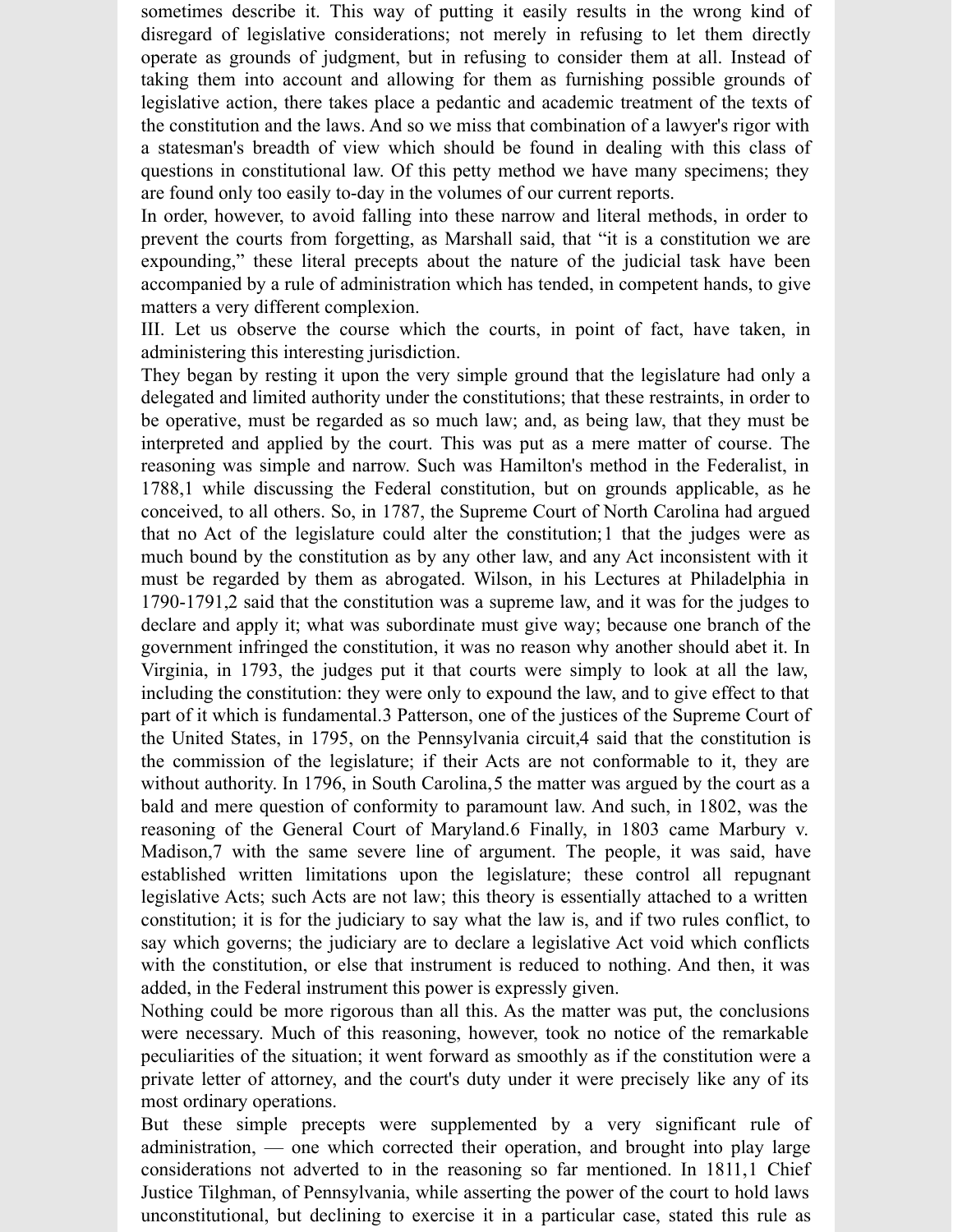follows: —

"For weighty reasons, it has been assumed as a principle in constitutional construction by the Supreme Court of the United States, by this court, and every other court of reputation in the United States, that an Act of the legislature is not to be declared void unless the violation of the constitution is so manifest as to leave no room for reasonable doubt."

When did this rule of administration begin? Very early. We observe that it is referred to as thoroughly established in 1811. In the earliest judicial consideration of the power of the judiciary over this subject, of which any report is preserved, — an obiter discussion in Virginia in 1782,[2](https://1.next.westlaw.com/Document/If899a5466b1411de9b8c850332338889/View/FullText.html?transitionType=UniqueDocItem&contextData=(sc.Default)&userEnteredCitation=7+Harv+l+rev+129#co_footnote_F2XXe345395632) — while the general power of the court is declared by other judges with histrionic emphasis, Pendleton, the president of the court, in declining to pass upon it, foreshadowed the reasons of this rule, in remarking, —

"How far this court, in whom the judiciary powers may in some sort be said to be concentrated, shall have power to declare the nullity of a law passed in its forms by the legislative power, without exercising the power of that branch, contrary to the plain terms of that constitution, is indeed a deep, important, and, I will add, a tremendous question, the decision of which would involve consequences to which gentlemen may not ... have extended their ideas."

There is no occasion, he added, to consider it here. In 1793, when the General Court of Virginia held a law unconstitutional, Tyler, Justice, remarked,[3](https://1.next.westlaw.com/Document/If899a5466b1411de9b8c850332338889/View/FullText.html?transitionType=UniqueDocItem&contextData=(sc.Default)&userEnteredCitation=7+Harv+l+rev+129#co_footnote_F3XXc345395632) —

"But the violation must be plain and clear, or there might be danger of the judiciary preventing the operation of laws which might produce much public good."

In the Federal convention of 1787, while the power of declaring laws unconstitutional was recognized, the limits of the power were also admitted. In trying to make the judges revise all legislative acts before they took effect, Wilson pointed out that laws might be dangerous and destructive, and yet not so "unconstitutional as to justify the judges in refusing to give them effect.["1](https://1.next.westlaw.com/Document/If899a5466b1411de9b8c850332338889/View/FullText.html?transitionType=UniqueDocItem&contextData=(sc.Default)&userEnteredCitation=7+Harv+l+rev+129#co_footnote_F1XXk345395632) In 1796 Mr. Justice Chase, in the Supreme Court of the United States[,2](https://1.next.westlaw.com/Document/If899a5466b1411de9b8c850332338889/View/FullText.html?transitionType=UniqueDocItem&contextData=(sc.Default)&userEnteredCitation=7+Harv+l+rev+129#co_footnote_F2XXf345395632) said, that without then determining whether the court could declare an Act of Congress void, "I am free to declare that I will never exercise it but in a very clear case." And in 1800, in the same court,[3](https://1.next.westlaw.com/Document/If899a5466b1411de9b8c850332338889/View/FullText.html?transitionType=UniqueDocItem&contextData=(sc.Default)&userEnteredCitation=7+Harv+l+rev+129#co_footnote_F3XXd345395632) as regards a statute of Georgia, Mr. Justice Patterson, who had already, in 1795, on the circuit, held a legislative Act of Pennsylvania invalid, said that in order to justify the court in declaring any law void, there must be "a clear and unequivocal breach of the Constitution, not a doubtful and argumentative implication."

In 1808 in Georgi[a4](https://1.next.westlaw.com/Document/If899a5466b1411de9b8c850332338889/View/FullText.html?transitionType=UniqueDocItem&contextData=(sc.Default)&userEnteredCitation=7+Harv+l+rev+129#co_footnote_F4XXa345395632) it was strongly put, in a passage which has been cited by other courts with approval. In holding an Act constitutional, Mr. Justice Charlton, for the court, asserted this power, as being inseparable from the organization of the judicial department. But, he continued, in what manner should it be exercised?

"No nice doubts, no critical exposition of words, no abstract rules of interpretation, suitable in a contest between individuals, ought to be resorted to in deciding on the constitutional operation of a statute. This violation of a constitutional right ought to be as obvious to the comprehension of every one as an axiomatic truth, as that the parts are equal to the whole. I shall endeavor to illustrate this: the first section of the second article of the constitution declares that the executive function shall be vested in the governor. Now, if the legislature were to vest the executive power in a standing committee of the House of Representatives, every mind would at once perceive the unconstitutionality of the statute. The judiciary would be authorized without hesitation to declare the Act unconstitutional. But when it remains doubtful whether the legislature have or have not trespassed on the constitution, a conflict ought to be avoided, because there is a possibility in such a case of the constitution being with the legislature."

In South Carolina, in 1812[,5](https://1.next.westlaw.com/Document/If899a5466b1411de9b8c850332338889/View/FullText.html?transitionType=UniqueDocItem&contextData=(sc.Default)&userEnteredCitation=7+Harv+l+rev+129#co_footnote_F5XXa345395632) Chancellor Waties, always distinguished for his clear assertion of the power in the judiciary to disregard unconstitutional enactments, repeats and strongly reaffirms it: —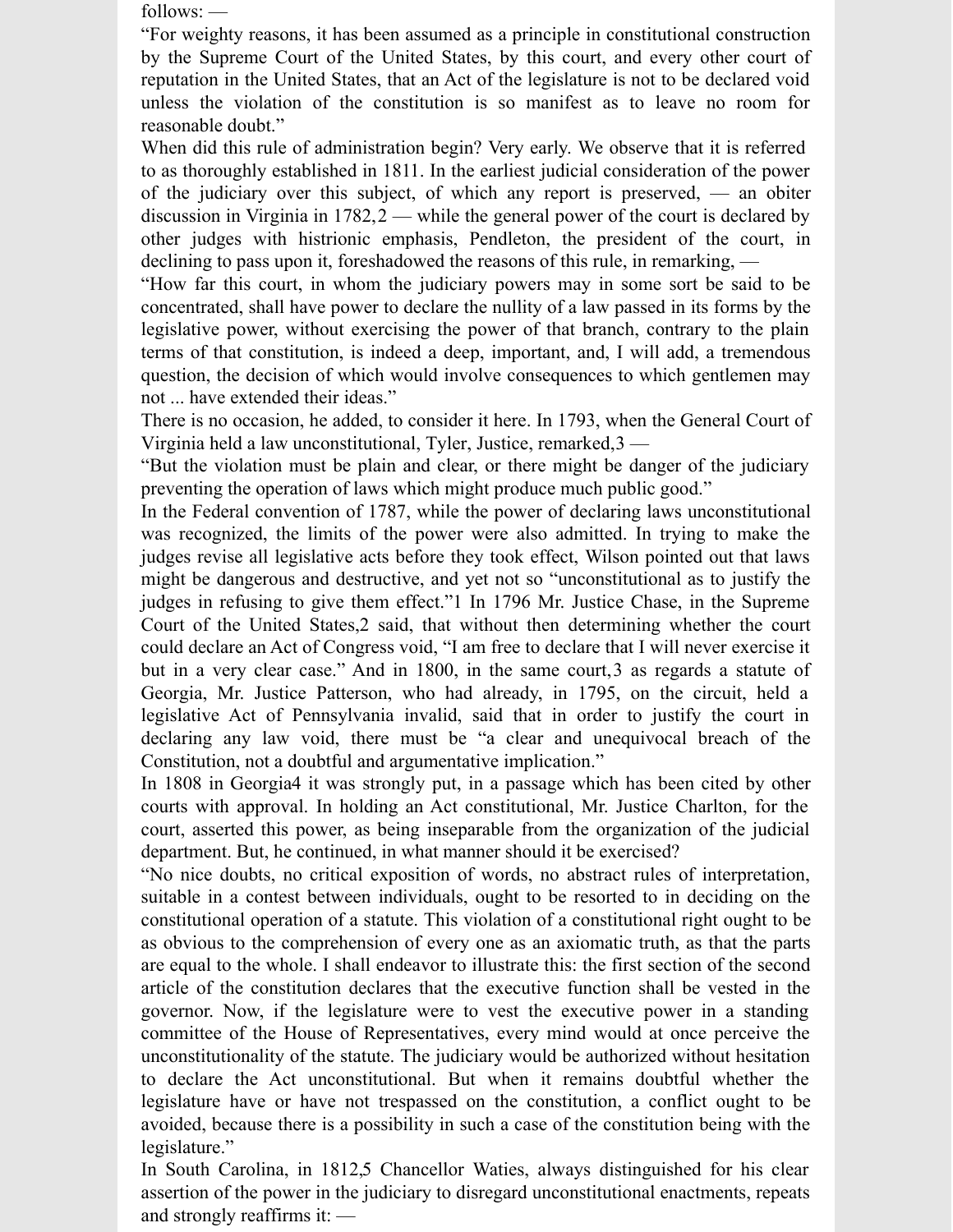"I feel so strong a sense of this duty that if a violation of the constitution were manifest, I should not only declare the Act void, but I should think I rendered a more important service to my country than in discharging the ordinary duties of my office for many years. ... But while I assert this power and insist on its great value to the country, I am not insensible of the high deference due to legislative authority. It is supreme in all cases where it is not restrained by the constitution; and as it is the duty of legislators as well as judges to consult this and conform their acts to it, so it should be presumed that all their acts do conform to it unless the contrary is manifest. This confidence is necessary to insure due obedience to its authority. If this be frequently questioned, it must tend to diminish the reverence for the laws which is essential to the public safety and happiness. I am not, therefore, disposed to examine with scrupulous exactness the validity of a law. It would be unwise on another account. The interference of the judiciary with legislative Acts, if frequent or on dubious grounds, might occasion so great a jealousy of this power and so general a prejudice against it as to lead to measures ending in the total overthrow of the independence of the judges, and so of the best preservative of the constitution. The validity of the law ought not then to be questioned unless it is so obviously repugnant to the constitution that when pointed out by the judges, all men of sense and reflection in the community may perceive the repugnancy. By such a cautious exercise of this judicial check, no jealousy of it will be excited, the public confidence in it will be promoted, and its salutary effects be justly and fully appreciated."[1](https://1.next.westlaw.com/Document/If899a5466b1411de9b8c850332338889/View/FullText.html?transitionType=UniqueDocItem&contextData=(sc.Default)&userEnteredCitation=7+Harv+l+rev+129#co_footnote_F1XXl345395632)

IV. I have accumulated these citations and run them back to the beginning, in order that it may be clear that the rule in question is something more than a mere form of language, a mere expression of courtesy and deference. It means far more than that. The courts have perceived with more or less distinctness that this exercise of the judicial function does in truth go far beyond the simple business which judges sometimes describe. If their duty were in truth merely and nakedly to ascertain the meaning of the text of the constitution and of the impeached Act of the legislature, and to determine, as an academic question, whether in the court's judgment the two were in conflict, it would, to be sure, be an elevated and important office, one dealing with great matters, involving large public considerations, but yet a function far simpler than it really is. Having ascertained all this, yet there remains a question — the really momentous question — whether, after all, the court can disregard the Act. It cannot do this as a mere matter of course, — merely because it is concluded that upon a just and true construction the law is unconstitutional. That is precisely the significance of the rule of administration that the courts lay down. It can only disregard the Act when those who have the right to make laws have not merely made a mistake, but have made a very clear one, — so clear that it is not open to rational question. That is the standard of duty to which the courts bring legislative Acts; that is the test which they apply, not merely their own judgment as to constitutionality, but their conclusion as to what judgment is permissible to another department which the constitution has charged with the duty of making it. This rule recognizes that, having regard to the great, complex, ever-unfolding exigencies of government, much which will seem unconstitutional to one man, or body of men, may reasonably not seem so to another; that the constitution often admits of different interpretations; that there is often a range of choice and judgment; that in such cases the constitution does not impose upon the legislature any one specific opinion, but leaves open this range of choice; and that whatever choice is rational is constitutional. This is the principle which the rule that I have been illustrating affirms and supports. The meaning and effect of it are shortly and very strikingly intimated by a remark of Judge Cooley,[1](https://1.next.westlaw.com/Document/If899a5466b1411de9b8c850332338889/View/FullText.html?transitionType=UniqueDocItem&contextData=(sc.Default)&userEnteredCitation=7+Harv+l+rev+129#co_footnote_F1XXm345395632) to the effect that one who is a member of a legislature may vote against a measure as being, in his judgment, unconstitutional; and, being subsequently placed on the bench, when this measure, having been passed by the legislature in spite of his opposition, comes before him judicially, may there find it his duty, although he has in no degree changed his opinion,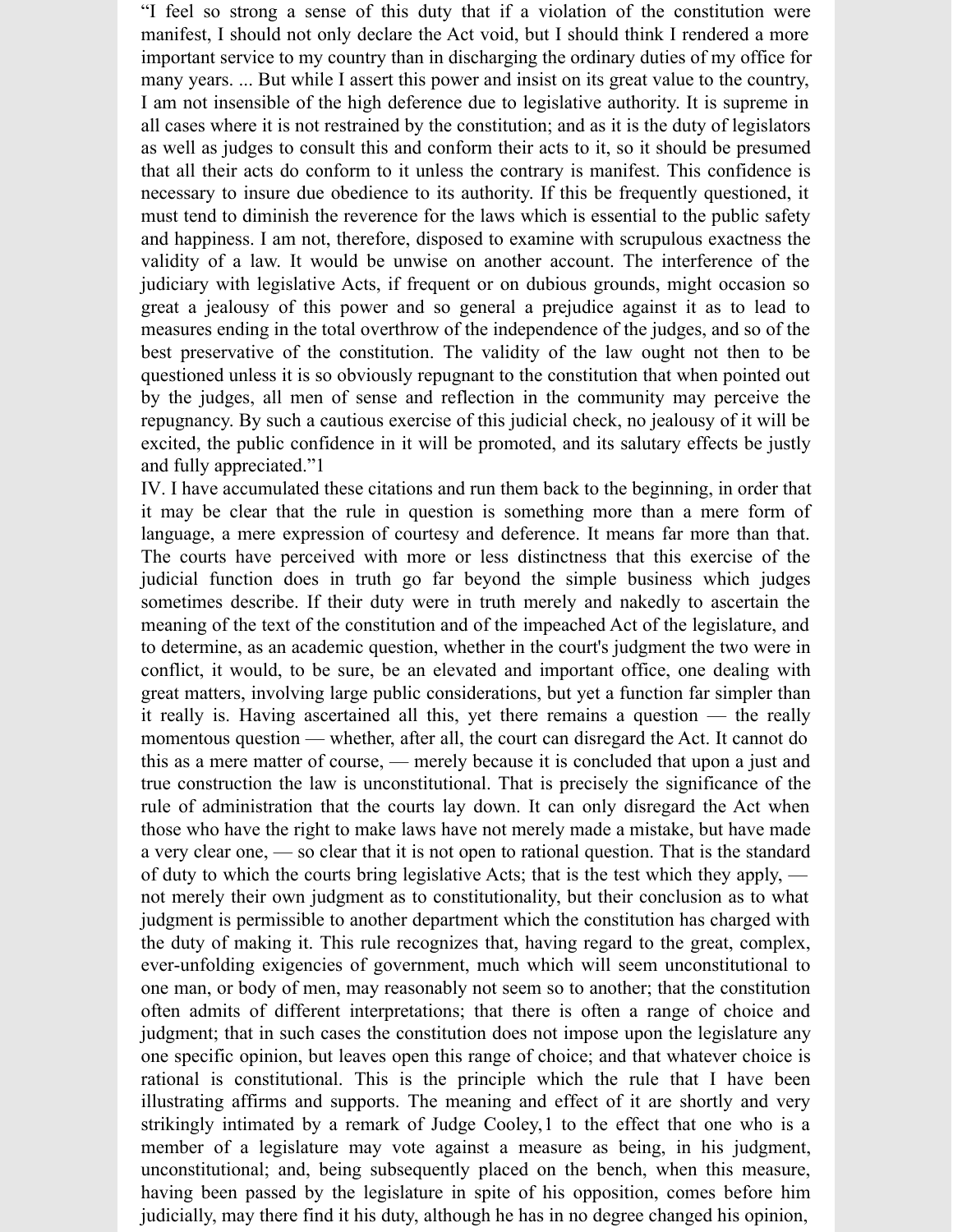to declare it constitutional.

Will any one say, You are over-emphasizing this matter, and making too much turn upon the form of a phrase? No, I think not. I am aware of the danger of doing that. But whatever may be said of particular instances of unguarded or indecisive judicial language, it does not appear to me possible to explain the early, constant, and emphatic statements upon this subject on any slight ground. The form of it is in language too familiar to courts, having too definite a meaning, adopted with too general an agreement, and insisted upon quite too emphatically, to allow us to think it a mere courteous and smoothly transmitted platitude. It has had to maintain itself against denial and dispute. Incidentally, Mr. Justice Gibson disputed it in 1825, while denying the whole power to declare laws unconstitutional[.1](https://1.next.westlaw.com/Document/If899a5466b1411de9b8c850332338889/View/FullText.html?transitionType=UniqueDocItem&contextData=(sc.Default)&userEnteredCitation=7+Harv+l+rev+129#co_footnote_F1XXn345395632) If there be any such power, he insisted (page 352), the party's rights "would depend, not on the greatness of the supposed discrepancy with the constitution, but on the existence of any discrepancy at all." But the majority of the court reaffirmed their power, and the qualifications of it, with equal emphasis. This rule was also denied in 1817 by Jeremiah Mason, one of the leaders of the New England bar, in his argument of the Dartmouth College case, at its earlier stage, in New Hampshire[.2](https://1.next.westlaw.com/Document/If899a5466b1411de9b8c850332338889/View/FullText.html?transitionType=UniqueDocItem&contextData=(sc.Default)&userEnteredCitation=7+Harv+l+rev+129#co_footnote_F2XXg345395632) He said substantially this: "An erroneous opinion still prevails to a considerable extent, that the courts ... ought to act ... with more than ordinary deliberation, ... that they ought not to declare Acts of the legislature unconstitutional unless they come to their conclusion with absolute certainty, ... and where the reasons are so manifest that none can doubt." He conceded that the courts should treat the legislature "with great decorum, ... but ... the final decision, as in other cases, must be according to the unbiassed dictate of the understanding." Legislative Acts, he said, require for their passage at least a majority of the legislature, and the reasons against the validity of the Act cannot ordinarily be so plain as to leave no manner of doubt. The rule, then, really requires the court to surrender its jurisdiction. "Experience shows that legislatures are in the constant habit of exerting their power to its utmost extent." If the courts retire, whenever a plausible ground of doubt can be suggested, the legislature will absorb all power. Such was his argument. But notwithstanding this, the Supreme Court of New Hampshire declared that they could not act without "a clear and strong conviction;" and on error, in 1819, Marshall, in his celebrated opinion at Washington, declared, for the court, "that in no doubtful case would it pronounce a legislative Act to be contrary to the Constitution."

Again, when the great Charles River Bridge Case[3](https://1.next.westlaw.com/Document/If899a5466b1411de9b8c850332338889/View/FullText.html?transitionType=UniqueDocItem&contextData=(sc.Default)&userEnteredCitation=7+Harv+l+rev+129#co_footnote_F3XXe345395632) was before the Massachusetts courts, in 1829, Daniel Webster, arguing, together with Lemuel Shaw, for the plaintiff, denied the existence or propriety of this rule. All such cases, he said (p. 442), involve some doubt; it is not to be supposed that the legislature will pass an Act palpably unconstitutional. The correct ground is that the court will interfere when a case appearing to be doubtful is made out to be clear. Besides, he added, "members of the legislature sometimes vote for a law, of the constitutionality of which they doubt, on the consideration that the question may be determined by the judges." This Act passed in the House of Representatives by a majority of five or six.

"We could show, if it were proper, that more than six members voted for it because the unconstitutionality of it was doubtful; leaving it to this court to determine the question. If the legislature is to pass a law because its unconstitutionality is doubtful, and the judge is to hold it valid because its unconstitutionality is doubtful, in what a predicament is the citizen placed! The legislature pass it de bene esse; if the question is not met and decided here on principle, responsibility rests nowhere. ... It is the privilege of an American judge to decide on constitutional questions. ... Judicial tribunals are the only ones suitable for the investigation of difficult questions of private right."

But the court did not yield to this ingenious attempt to turn them into a board for answering legislative conundrums. Instead of deviating from the line of their duty for the purpose of correcting errors of the legislature, they held that body to its own duty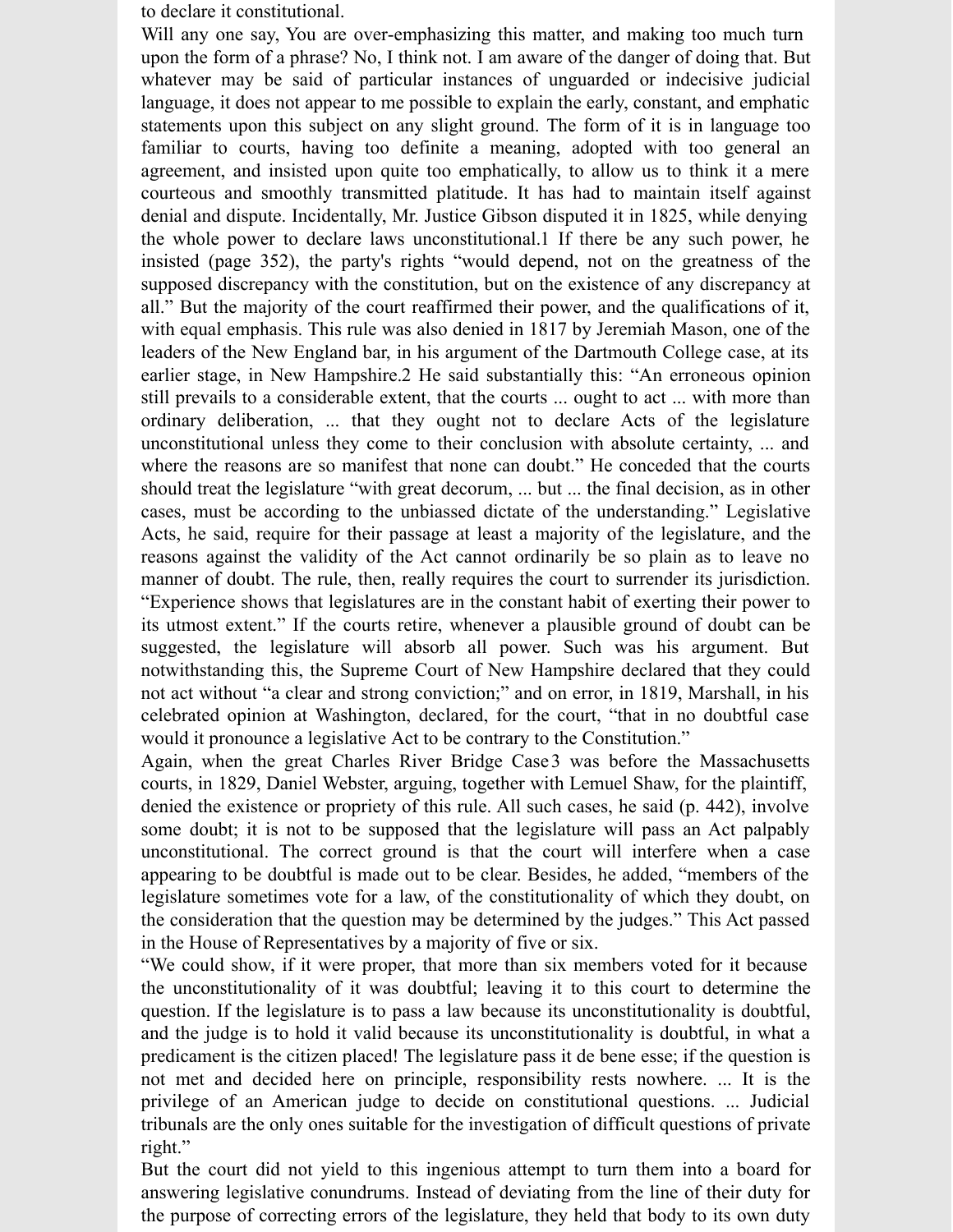and its own responsibility. "Such a declaration," said Mr. Justice Wilde in giving his opinion, "should never be made but when the case is clear and manifest to all intelligent minds. We must assume that the legislature have done their duty, and we must respect their constitutional rights and powers." Five years later, Lemuel Shaw, who was Webster's associate counsel in the case last mentioned, being now Chief Justice of Massachusetts, in a cas[e1](https://1.next.westlaw.com/Document/If899a5466b1411de9b8c850332338889/View/FullText.html?transitionType=UniqueDocItem&contextData=(sc.Default)&userEnteredCitation=7+Harv+l+rev+129#co_footnote_F1XXo345395632) where Jeremiah Mason was one of the counsel, repeated with much emphasis "what has been so often suggested by courts of justice, that ... courts will ... never declare a statute void unless the nullity and invalidity are placed beyond reasonable doubt."

A rule thus powerfully attacked and thus explicitly maintained, must be treated as having been deliberately meant, both as regards its substance and its form. As to the form of it, it is the more calculated to strike the attention because it marks a familiar and important discrimination, of daily application in our courts, in situations where the rights, the actions, and the authority of different departments, different officials, and different individuals have to be harmonized. It is a distinction and a test, it may be added, that come into more and more prominence as our jurisprudence grows more intricate and refined. In one application of it, as we all know, it is constantly resorted to in the criminal law in questions of self-defence, and in the civil law of tort in questions of negligence, — in answering the question what might an individual who has a right and perhaps a duty of acting under given circumstances, reasonably have supposed at that time to be true? It is the discrimination laid down for settling that difficult question of a soldier's responsibility to the ordinary law of the land when he has acted under the orders of his military superior. "He may," says Dicey, in his "Law of the Constitution,["1](https://1.next.westlaw.com/Document/If899a5466b1411de9b8c850332338889/View/FullText.html?transitionType=UniqueDocItem&contextData=(sc.Default)&userEnteredCitation=7+Harv+l+rev+129#co_footnote_F1XXp345395632) "as it has been well said, be liable to be shot by a court-martial if he disobeys an order, and to be hanged by a judge and jury if he obeys it. ... Probably," he goes on, quoting with approval one of the books of Mr. Justice Stephen, "... it would be found that the order of a military superior would justify his inferiors in executing any orders for giving which they might fairly suppose their superior officer to have good reasons. ... The only line that presents itself to my mind is that a soldier should be protected by orders for which he might reasonably believe his officer to have good grounds.["2](https://1.next.westlaw.com/Document/If899a5466b1411de9b8c850332338889/View/FullText.html?transitionType=UniqueDocItem&contextData=(sc.Default)&userEnteredCitation=7+Harv+l+rev+129#co_footnote_F2XXh345395632) This is the distinction adverted to by Lord Blackburn in a leading modern case in the law of libel[.3](https://1.next.westlaw.com/Document/If899a5466b1411de9b8c850332338889/View/FullText.html?transitionType=UniqueDocItem&contextData=(sc.Default)&userEnteredCitation=7+Harv+l+rev+129#co_footnote_F3XXf345395632) "When the court," he said, "come to decide whether a particular set of words ... are or are not libellous, they have to decide a very different question from that which they have to decide when determining whether another tribunal ... might not unreasonably hold such words to be libellous." It is the same discrimination upon which the verdicts of juries are revised every day in the courts, as in a famous case where Lord Esher applied it a few years ago, when refusing to set aside a verdict[.4](https://1.next.westlaw.com/Document/If899a5466b1411de9b8c850332338889/View/FullText.html?transitionType=UniqueDocItem&contextData=(sc.Default)&userEnteredCitation=7+Harv+l+rev+129#co_footnote_F4XXb345395632) It must appear, he said, "that reasonable men could not fairly find as the jury have done. ... It has been said, indeed, that the difference between [this] rule and the question whether the judges would have decided the same way as the jury, is evanescent, and the solution of both depends on the opinion of the judges. The last part of the observation is true, but the mode in which the subject is approached makes the greatest difference. To ask 'Should we have found the same verdict,' is surely not the same thing as to ask whether there is room for a reasonable difference of opinion." In like manner, as regards legislative action, there is often that ultimate question, which was vindicated for the judges in a recent highly important case in the Supreme Court of the United States[,1](https://1.next.westlaw.com/Document/If899a5466b1411de9b8c850332338889/View/FullText.html?transitionType=UniqueDocItem&contextData=(sc.Default)&userEnteredCitation=7+Harv+l+rev+129#co_footnote_F1XXq345395632) viz., that of the reasonableness of a legislature's exercise of its most undoubted powers; of the permissible limit of those powers. If a legislature undertakes to exert the taxing power, that of eminent domain, or any part of that vast, unclassified residue of legislative authority which is called, not always intelligently, the police power, this action must not degenerate into an irrational excess, so as to become, in reality, something different and forbidden,  $-$  e. g., the depriving people of their property without due process of law; and whether it does so or not, must be determined by the judges[.2](https://1.next.westlaw.com/Document/If899a5466b1411de9b8c850332338889/View/FullText.html?transitionType=UniqueDocItem&contextData=(sc.Default)&userEnteredCitation=7+Harv+l+rev+129#co_footnote_F2XXi345395632) But in such cases it is always to be remembered that the judicial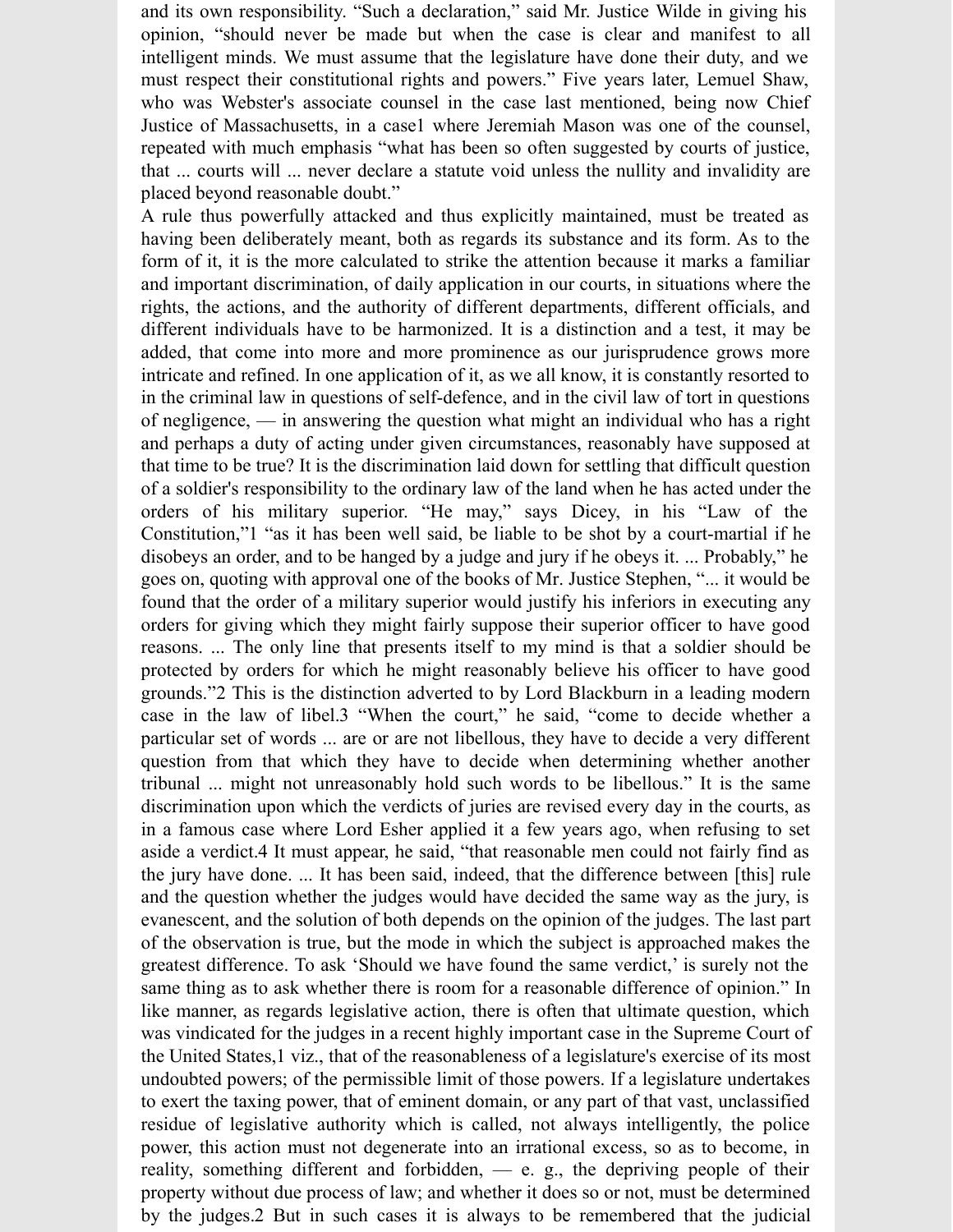question is a secondary one. The legislature in determining what shall be done, what it is reasonable to do, does not divide its duty with the judges, nor must it conform to their conception of what is prudent or reasonable legislation. The judicial function is merely that of fixing the outside border of reasonable legislative action, the boundary beyond which the taxing power, the power of eminent domain, police power, and legislative power in general, cannot go without violating the prohibitions of the constitution or crossing the line of its grants[.3](https://1.next.westlaw.com/Document/If899a5466b1411de9b8c850332338889/View/FullText.html?transitionType=UniqueDocItem&contextData=(sc.Default)&userEnteredCitation=7+Harv+l+rev+129#co_footnote_F3XXg345395632)

It must indeed be studiously remembered, in judicially applying such a test as this of what a legislature may reasonably think, that virtue, sense, and competent knowledge are always to be attributed to that body. The conduct of public affairs must always go forward upon conventions and assumptions of that sort. "It is a postulate," said Mr. Justice Gibson, "in the theory of our government ... that the people are wise, virtuous, and competent to manage their own affairs.["1](https://1.next.westlaw.com/Document/If899a5466b1411de9b8c850332338889/View/FullText.html?transitionType=UniqueDocItem&contextData=(sc.Default)&userEnteredCitation=7+Harv+l+rev+129#co_footnote_F1XXr345395632) "It would be indecent in the extreme," said Marshall, C. J.[,2](https://1.next.westlaw.com/Document/If899a5466b1411de9b8c850332338889/View/FullText.html?transitionType=UniqueDocItem&contextData=(sc.Default)&userEnteredCitation=7+Harv+l+rev+129#co_footnote_F2XXj345395632) "upon a private contract between two individuals to enter into an inquiry respecting the corruption of the sovereign power of a State." And so in a court's revision of legislative acts, as in its revision of a jury's acts, it will always assume a duly instructed body; and the question is not merely what persons may rationally do who are such as we often see, in point of fact, in our legislative bodies, persons untaught it may be, indocile, thoughtless, reckless, incompetent, — but what those other persons, competent, well-instructed, sagacious, attentive, intent only on public ends, fit to represent a self-governing people, such as our theory of government assumes to be carrying on our public affairs, — what such persons may reasonably think or do, what is the permissible view for them. If, for example, what is presented to the court be a question as to the constitutionality of an Act alleged to be ex post facto, there can be no assumption of ignorance, however probable, as to anything involved in a learned or competent discussion of that subject. And so of the provisions about double jeopardy, or giving evidence against one's self, or attainder, or jury trial. The reasonable doubt, then, of which our judges speak is that reasonable doubt which lingers in the mind of a competent and duly instructed person who has carefully applied his faculties to the question. The rationally permissible opinion of which we have been talking is the opinion reasonably allowable to such a person as this.

The ground on which courts lay down this test of a reasonable doubt for juries in criminal cases, is the great gravity of affecting a man with crime. The reason that they lay it down for themselves in reviewing the civil verdict of a jury is a different one, namely, because they are revising the work of another department charged with a duty of its own, — having themselves no right to undertake that duty, no right at all in the matter except to hold the other department within the limit of a reasonable interpretation and exercise of its powers. The court must not, even negatively, undertake to pass upon the facts in jury cases. The reason that the same rule is laid down in regard to revising legislative acts is neither the one of these nor the other alone, but it is both. The courts are revising the work of a co-ordinate department, and must not, even negatively, undertake to legislate. And, again, they must not act unless the case is so very clear, because the consequences of setting aside legislation may be so serious.

If it be said that the case of declaring legislation invalid is different from the others because the ultimate question here is one of the construction of a writing; that this sort of question is always a court's question, and that it cannot well be admitted that there should be two legal constructions of the same instrument; that there is a right way and a wrong way of construing it, and only one right way; and that it is ultimately for the court to say what the right way is, — this suggestion appears, at first sight, to have much force. But really it begs the question. Lord Blackburn's opinion in the libel case[1](https://1.next.westlaw.com/Document/If899a5466b1411de9b8c850332338889/View/FullText.html?transitionType=UniqueDocItem&contextData=(sc.Default)&userEnteredCitation=7+Harv+l+rev+129#co_footnote_F1XXs345395632) related to the construction of a writing. The doctrine which we are now considering is this, that in dealing with the legislative action of a co-ordinate department, a court cannot always, and for the purpose of all sorts of questions, say that there is but one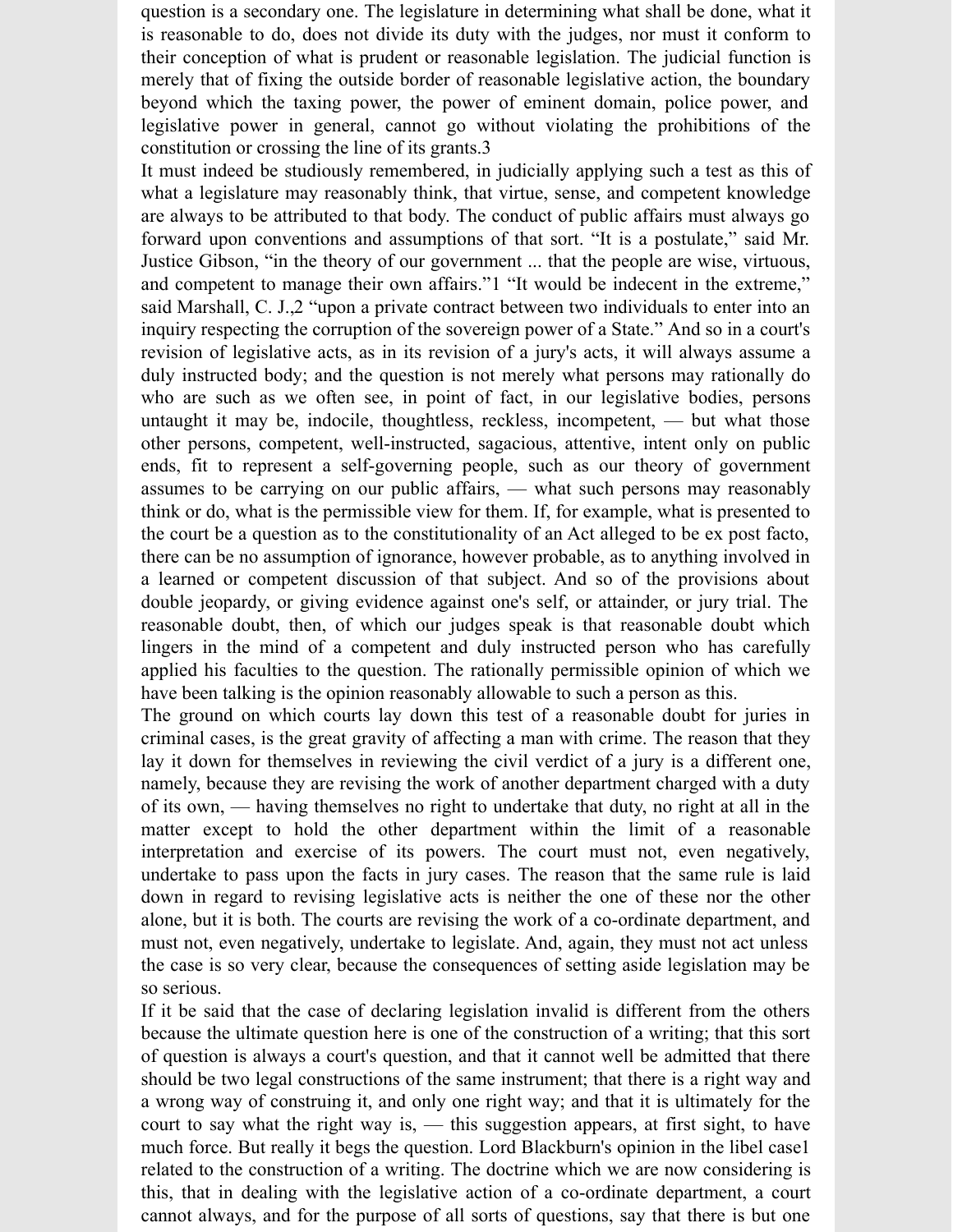right and permissible way of construing the constitution. When a court is interpreting a writing merely to ascertain or apply its true meaning, then, indeed, there is but one meaning allowable; namely, what the court adjudges to be its true meaning. But when the ultimate question is not that, but whether certain acts of another department, officer, or individual are legal or permissible, then this is not true. In the class of cases which we have been considering, the ultimate question is not what is the true meaning of the constitution, but whether legislation is sustainable or not.

It may be suggested that this is not the way in which the judges in fact put the matter; e. g., that Marshall, in McCulloch v. Maryland[,1](https://1.next.westlaw.com/Document/If899a5466b1411de9b8c850332338889/View/FullText.html?transitionType=UniqueDocItem&contextData=(sc.Default)&userEnteredCitation=7+Harv+l+rev+129#co_footnote_F1XXt345395632) seeks to establish the court's own opinion of the constitutionality of the legislation establishing the United States Bank. But in recognizing that this is very often true, we must remember that where the court is sustaining an Act, and finds it to be constitutional in its own opinion, it is fit that this should be said, and that such a declaration is all that the case calls for; it disposes of the matter. But it is not always true; there are many cases where the judges sustain an Act because they are in doubt about it; where they are not giving their own opinion that it is constitutional, but are merely leaving untouched a determination of the legislature; as in the case where a Massachusetts judge concurred in the opinion of his brethren that a legislative Act was "competent for the legislature to pass, and was not unconstitutional," "upon the single ground that the Act is not so clearly unconstitutional, its invalidity so free from reasonable doubt, as to make it the duty of the judicial department, in view of the vast interests involved in the result, to declare it void."[2](https://1.next.westlaw.com/Document/If899a5466b1411de9b8c850332338889/View/FullText.html?transitionType=UniqueDocItem&contextData=(sc.Default)&userEnteredCitation=7+Harv+l+rev+129#co_footnote_F2XXk345395632) The constant declaration of the judges that the question for them is not one of the mere and simple preponderance of reasons for or against, but of what is very plain and clear, clear beyond a reasonable doubt, — this declaration is really a steady announcement that their decisions in support of the constitutionality of legislation do not, as of course, import their own opinion of the true construction of the constitution, and that the strict meaning of their words, when they hold an Act constitutional, is merely this, — not unconstitutional beyond a reasonable doubt. It may be added that a sufficient explanation is found here of some of the decisions which have alarmed many people in recent years, — as if the courts were turning out but a broken reed[.3](https://1.next.westlaw.com/Document/If899a5466b1411de9b8c850332338889/View/FullText.html?transitionType=UniqueDocItem&contextData=(sc.Default)&userEnteredCitation=7+Harv+l+rev+129#co_footnote_F3XXh345395632) Many more such opinions are to be expected, for, while legislatures are often faithless to their trust, judges sometimes have to confess the limits of their own power.

It all comes back, I think, to this. The rule under discussion has in it an implied recognition that the judicial duty now in question touches the region of political administration, and is qualified by the necessities and proprieties of administration. If our doctrine of constitutional law — which finds itself, as we have seen, in the shape of a narrowly stated substantive principle, with a rule of administration enlarging the otherwise too restricted substantive rule — admits now of a juster and simpler conception, that is a very familiar situation in the development of law. What really took place in adopting our theory of constitutional law was this: we introduced for the first time into the conduct of government through its great departments a judicial sanction, as among these departments, — not full and complete, but partial. The judges were allowed, indirectly and in a degree, the power to revise the action of other departments and to pronounce it null. In simple truth, while this is a mere judicial function, it involves, owing to the subject-matter with which it deals, taking a part, a secondary part, in the political conduct of government. If that be so, then the judges must apply methods and principles that befit their task. In such a work there can be no permanent or fitting modus vivendi between the different departments unless each is sure of the full co-operation of the others, so long as its own action conforms to any reasonable and fairly permissible view of its constitutional power. The ultimate arbiter of what is rational and permissible is indeed always the courts, so far as litigated cases bring the question before them. This leaves to our courts a great and stately jurisdiction. It will only imperil the whole of it if it is sought to give them more. They must not step into the shoes of the law-maker, or be unmindful of the hint that is found in the sagacious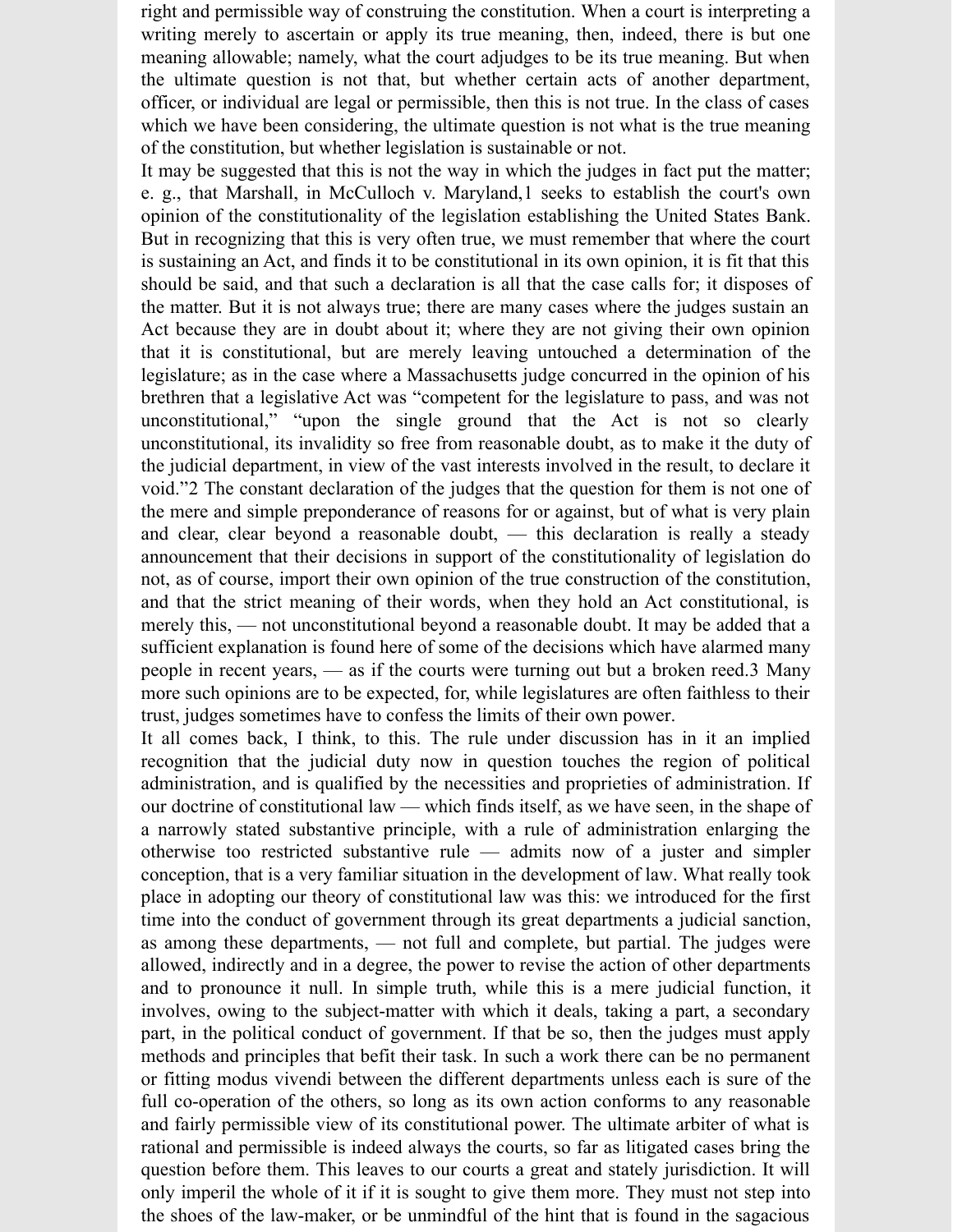remark of an English bishop nearly two centuries ago, quoted lately from Mr. Justice Holmes[1](https://1.next.westlaw.com/Document/If899a5466b1411de9b8c850332338889/View/FullText.html?transitionType=UniqueDocItem&contextData=(sc.Default)&userEnteredCitation=7+Harv+l+rev+129#co_footnote_F1XXu345395632):—

"Whoever hath an absolute authority to interpret any written or spoken laws, it is he who is truly the lawgiver, to all intents and purposes, and not the person who first wrote or spoke them."[2](https://1.next.westlaw.com/Document/If899a5466b1411de9b8c850332338889/View/FullText.html?transitionType=UniqueDocItem&contextData=(sc.Default)&userEnteredCitation=7+Harv+l+rev+129#co_footnote_F2XXl345395632)

V. Finally, let me briefly mention one or two discriminations which are often overlooked, and which are important in order to a clear understanding of the matter. Judges sometimes have occasion to express an opinion upon the constitutionality of a statute, when the rule which we have been considering has no application, or a different application from the common one. There are at least three situations which should be distinguished: (1) where judges pass upon the validity of the acts of a coordinate department; (2) where they act as advisers of the other departments; (3) where, as representing a government of paramount authority, they deal with acts of a department which is not co-ordinate.

(1) The case of a court passing upon the validity of the act of a co-ordinate department is the normal situation, to which the previous observations mainly apply. I need say no more about that.

(2) As regards the second case, the giving of advisory opinions, this, in reality, is not the exercise of the judicial function at all, and the opinions thus given have not the quality of judicial authority.[1](https://1.next.westlaw.com/Document/If899a5466b1411de9b8c850332338889/View/FullText.html?transitionType=UniqueDocItem&contextData=(sc.Default)&userEnteredCitation=7+Harv+l+rev+129#co_footnote_F1XXv345395632) A single exceptional and unsupported opinion upon this subject, in the State of Maine, made at a time of great political excitement[,2](https://1.next.westlaw.com/Document/If899a5466b1411de9b8c850332338889/View/FullText.html?transitionType=UniqueDocItem&contextData=(sc.Default)&userEnteredCitation=7+Harv+l+rev+129#co_footnote_F2XXm345395632) and a doctrine in the State of Colorado, founded upon considerations peculiar to the constitution of that State[,3](https://1.next.westlaw.com/Document/If899a5466b1411de9b8c850332338889/View/FullText.html?transitionType=UniqueDocItem&contextData=(sc.Default)&userEnteredCitation=7+Harv+l+rev+129#co_footnote_F3XXi345395632) do not call for any qualification of the general remark, that such opinions, given by our judges, — like that well-known class of opinions given by the judges in England when advising the House of Lords, which suggested our own practice, — are merely advisory, and in no sense authoritative judgments.[1](https://1.next.westlaw.com/Document/If899a5466b1411de9b8c850332338889/View/FullText.html?transitionType=UniqueDocItem&contextData=(sc.Default)&userEnteredCitation=7+Harv+l+rev+129#co_footnote_F1XXw345395632) Under our constitutions such opinions are not generally given. In the six or seven States where the constitutions provide for them, it is the practice to report these opinions among the regular decisions, much as the responses of the judges in Queen Caroline's Case, and in MacNaghten's Case, in England, are reported, and sometimes cited, as if they held equal rank with true adjudications. As regards such opinions, the scruples, cautions, and warnings of which I have been speaking, and the rule about a reasonable doubt, which we have seen emphasized by the courts as regards judicial decisions upon the constitutionality of laws, have no application. What is asked for is the judge's own opinion.

(3) Under the third head come the questions arising out of the existence of our double system, with two written constitutions, and two governments, one of which, within its sphere, is of higher authority than the other. The relation to the States of the paramount government as a whole, and its duty in all questions involving the powers of the general government to maintain that power as against the States in its fulness, seem to fix also the duty of each of its departments; namely, that of maintaining this paramount authority in its true and just proportions, to be determined by itself. If a State legislature passes a law which is impeached in the due course of litigation before the national courts, as being in conflict with the supreme law of the land, those courts may have to ask themselves a question different from that which would be applicable if the enactments were those of a co-ordinate department. When the question relates to what is admitted not to belong to the national power, then whoever construes a State constitution, whether the State or national judiciary, must allow to that legislature the full range of rational construction. But when the question is whether State action be or be not conformable to the paramount constitution, the supreme law of the land, we have a different matter in hand. Fundamentally, it involves the allotment of power between the two governments, — where the line is to be drawn. True, the judiciary is still debating whether a legislature has transgressed its limit; but the departments are not co-ordinate, and the limit is at a different point. The judiciary now speaks as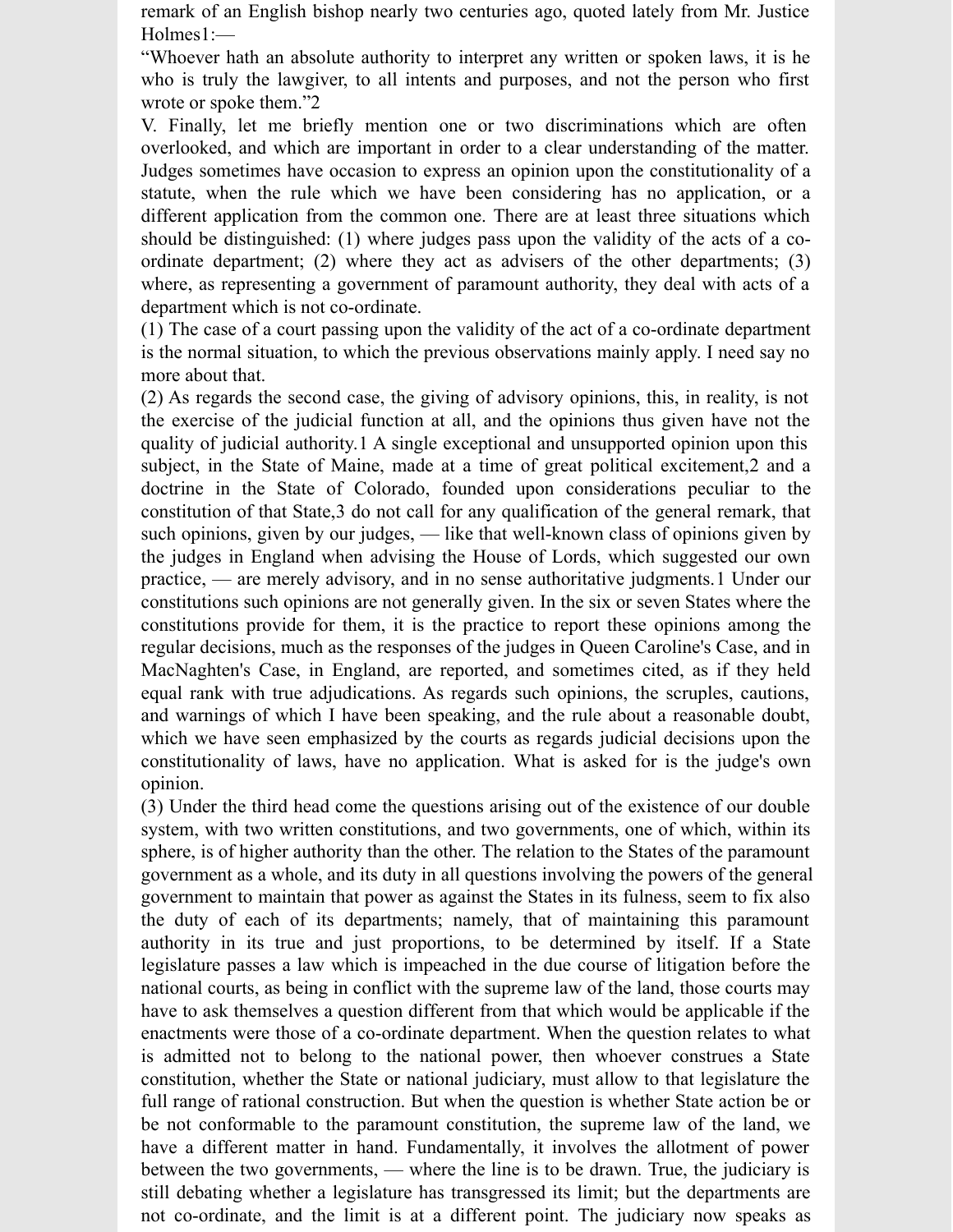representing a paramount constitution and government, whose duty it is, in all its departments, to allow to that constitution nothing less than its just and true interpretation; and having fixed this, to guard it against any inroads from without.

I have been speaking of the national judiciary. As to how the State judiciary should treat a question of the conformity of an Act of their own legislature to the paramount constitution, it has been plausibly said that they should be governed by the same rule that the Federal courts would apply. Since an appeal lies to the Federal courts, these two tribunals, it has been said, should proceed on the same rule, as being parts of one system. But under the Judiciary Act an appeal does not lie from every decision; it only lies when the State law is sustained below. It would perhaps be sound on general principles, even if an appeal were allowed in all cases, here also to adhere to the general rule that judges should follow any permissible view which the co-ordinate legislature has adopted. At any rate, under existing legislation it seems proper in the State court to do this, for the practical reason that this is necessary in order to preserve the right of appeal[.1](https://1.next.westlaw.com/Document/If899a5466b1411de9b8c850332338889/View/FullText.html?transitionType=UniqueDocItem&contextData=(sc.Default)&userEnteredCitation=7+Harv+l+rev+129#co_footnote_F1XXx345395632)

The view which has thus been presented seems to me highly important. I am not stating a new doctrine, but attempting to restate more exactly and truly an admitted one. If what I have said be sound, it is greatly to be desired that it should be more emphasized by our courts, in its full significance. It has been often remarked that private rights are more respected by the legislatures of some countries which have no written constitution, than by ours. No doubt our doctrine of constitutional law has had a tendency to drive out questions of justice and right, and to fill the mind of legislators with thoughts of mere legality, of what the constitution allows. And moreover, even in the matter of legality, they have felt little responsibility; if we are wrong, they say, the courts will correct it[.1](https://1.next.westlaw.com/Document/If899a5466b1411de9b8c850332338889/View/FullText.html?transitionType=UniqueDocItem&contextData=(sc.Default)&userEnteredCitation=7+Harv+l+rev+129#co_footnote_F1XXy345395632) If what I have been saying is true, the safe and permanent road towards reform is that of impressing upon our people a far stronger sense than they have of the great range of possible harm and evil that our system leaves open, and must leave open, to the legislatures, and of the clear limits of judicial power; so that responsibility may be brought sharply home where it belongs. The checking and cutting down of legislative power, by numerous detailed prohibitions in the constitution, cannot be accomplished without making the government petty and incompetent. This process has already been carried much too far in some of our States. Under no system can the power of courts go far to save a people from ruin; our chief protection lies elsewhere. If this be true, it is of the greatest public importance to put the matter in its true light[.2](https://1.next.westlaw.com/Document/If899a5466b1411de9b8c850332338889/View/FullText.html?transitionType=UniqueDocItem&contextData=(sc.Default)&userEnteredCitation=7+Harv+l+rev+129#co_footnote_F2XXn345395632)

Footnotes

[1](https://1.next.westlaw.com/Document/If899a5466b1411de9b8c850332338889/View/FullText.html?transitionType=UniqueDocItem&contextData=(sc.Default)&userEnteredCitation=7+Harv+l+rev+129#co_fnRef_F1345395632_ID0EMHAC) Read at Chicago, August 9, 1893, before the Congress on Jurisprudence and Law Reform.

[1](https://1.next.westlaw.com/Document/If899a5466b1411de9b8c850332338889/View/FullText.html?transitionType=UniqueDocItem&contextData=(sc.Default)&userEnteredCitation=7+Harv+l+rev+129#co_fnRef_F1XXa345395632_ID0ESKAC) This opinion has fallen strangely out of sight. It has much the ablest discussion of the question which I have ever seen, not excepting the judgment of Marshall in Marbury v. Madison, which, as I venture to think, has been overpraised. Gibson afterwards accepted the generally received doctrine. "I have changed that opinion," said the Chief Justice to counsel, in Norris v. Clymer, 2 Pa. St., p. 281 (1845), "for two reasons. The late convention [apparently the one preceding the Pennsylvania constitution of 1838] by their silence sanctioned the pretensions of the courts to deal freely with the Acts of the legislature; and from experience of the necessity of the case."

[2](https://1.next.westlaw.com/Document/If899a5466b1411de9b8c850332338889/View/FullText.html?transitionType=UniqueDocItem&contextData=(sc.Default)&userEnteredCitation=7+Harv+l+rev+129#co_fnRef_F2345395632_ID0EVLAC) Ch. ii. p. 127, 3d ed. President Rogers, in the preface to a valuable collection of papers on the "Constitutional History of the United States, as seen in the Development of American Law," p. 11, remarks that "there is not in Europe to this day a court with authority to pass on the constitutionality of national laws. But in Germany and Switzerland, while the Federal courts cannot annul a Federal law, they may, in either country, declare a cantonal or State law invalid when it conflicts with the Federal law." Compare Dicey, ubi supra, and Bryce, Am. Com., i. 430, note (1st ed.), as to possible qualifications of this statement.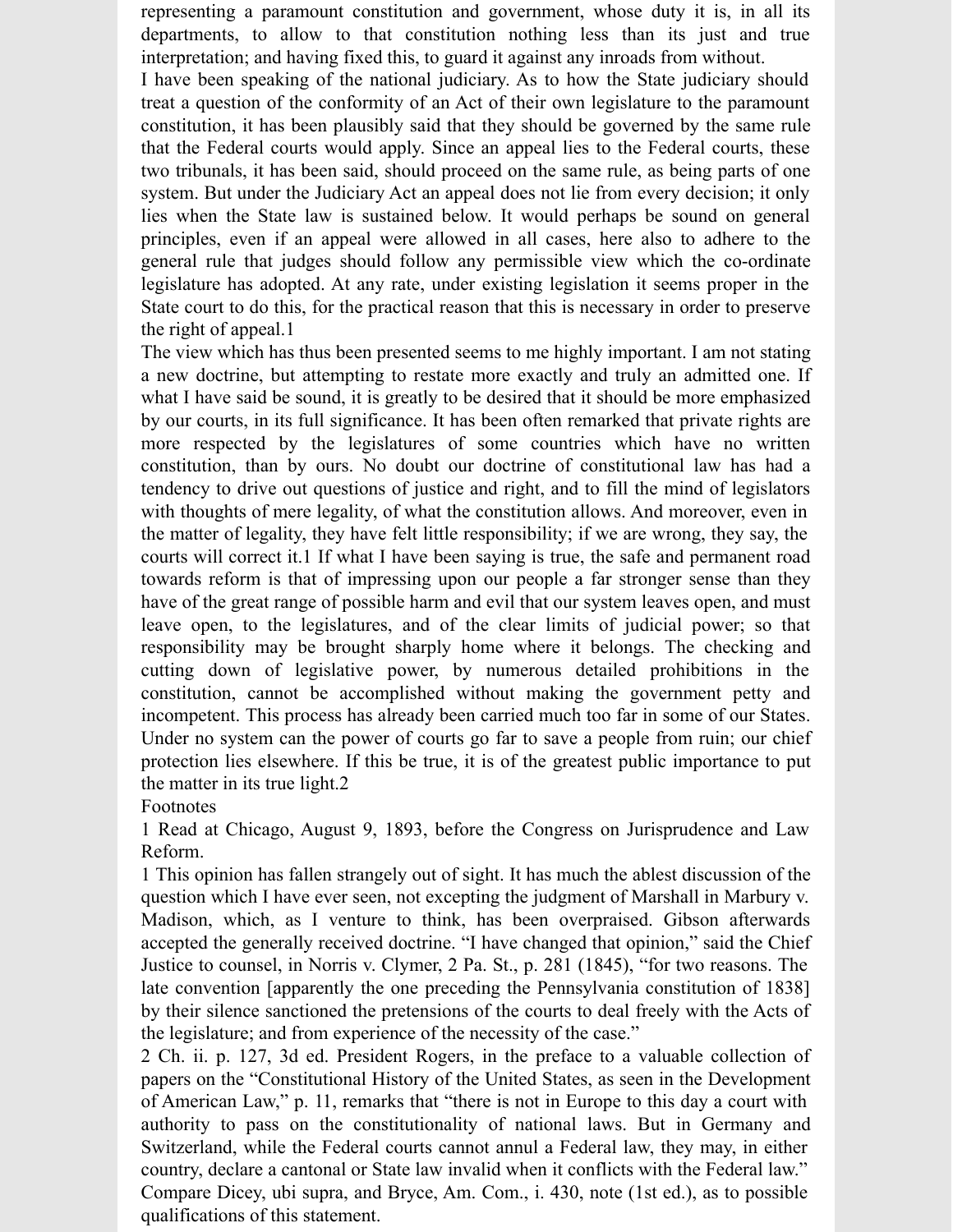[1](https://1.next.westlaw.com/Document/If899a5466b1411de9b8c850332338889/View/FullText.html?transitionType=UniqueDocItem&contextData=(sc.Default)&userEnteredCitation=7+Harv+l+rev+129#co_fnRef_F1XXb345395632_ID0E6MAC) For the famous cases of Lechmere v. Winthrop (1727-28), Phillips v. Savage (1734), and Clark v. Tousey (1745), see the Talcott Papers, Conn. Hist. Soc. Coll., iv. 94, note. For the reference to this volume I am indebted to the Hon. Mellen Chamberlain, of Boston. The decree of the Privy Council, in Lechmere v. Winthrop, declaring "null and void" a provincial Act of nearly thirty years' standing, is found in Mass. Hist. Soc. Coll., sixth series, v. 496.

[1](https://1.next.westlaw.com/Document/If899a5466b1411de9b8c850332338889/View/FullText.html?transitionType=UniqueDocItem&contextData=(sc.Default)&userEnteredCitation=7+Harv+l+rev+129#co_fnRef_F1XXc345395632_ID0ENPAC) Varnum's Report of the case (Providence, 1787); s. c. 2 Chandler's Crim. Trials, 269. [2](https://1.next.westlaw.com/Document/If899a5466b1411de9b8c850332338889/View/FullText.html?transitionType=UniqueDocItem&contextData=(sc.Default)&userEnteredCitation=7+Harv+l+rev+129#co_fnRef_F2XXa345395632_ID0EFAAE) And so of the excitement aroused by the alleged setting aside of a legislative Act in New York in 1784, in the case of Rutgers v. Waddington. Dawson's edition of this case, "With an Historical Introduction" (Morrisania, 1866), pp. xxiv et seq. In an "Address to the People of the State," issued by the committee of a public meeting of "the violent Whigs," it was declared (pp. xxxiii) "That there should be a power vested in Courts of Judicature, whereby they might control the Supreme Legislative power, we think is absurd in itself. Such powers in courts would be destructive of liberty, and remove all security of property." For the reference to this case, and a number of others, I am indebted to a learned article on "The Relation of the Judiciary to the Constitution" (19 Am. Law [Rev.](https://1.next.westlaw.com/Link/Document/FullText?findType=Y&pubNum=3237&cite=19AMERLAWREV175&originatingDoc=If899a5466b1411de9b8c850332338889&refType=RP&originationContext=document&transitionType=DocumentItem&ppcid=077cb390a3d445f7b3137849036c3585&contextData=(sc.UserEnteredCitation)) 175) by William M. Meigs, Esq., of the Philadelphia bar. It gives all the earliest cases. As Mr. Meigs remarks, the New York case does not appear to be really one of holding a law unconstitutional.

[1](https://1.next.westlaw.com/Document/If899a5466b1411de9b8c850332338889/View/FullText.html?transitionType=UniqueDocItem&contextData=(sc.Default)&userEnteredCitation=7+Harv+l+rev+129#co_fnRef_F1XXd345395632_ID0EUBAE) Dupuy v. [Wickwire,](https://1.next.westlaw.com/Link/Document/FullText?findType=Y&serNum=1814027700&pubNum=2302&originatingDoc=If899a5466b1411de9b8c850332338889&refType=RP&originationContext=document&transitionType=DocumentItem&ppcid=077cb390a3d445f7b3137849036c3585&contextData=(sc.UserEnteredCitation)) 1 D. Chipman, 237.

[2](https://1.next.westlaw.com/Document/If899a5466b1411de9b8c850332338889/View/FullText.html?transitionType=UniqueDocItem&contextData=(sc.Default)&userEnteredCitation=7+Harv+l+rev+129#co_fnRef_F2XXb345395632_ID0EKCAE) This subject is well considered in a learned note to Paxton's Case (1761), Quincy's Rep. 51, relating to Writs of Assistance, understood to have been prepared by Horace Gray, Esq., now Mr. Justice Gray, of the Supreme Court of the United States. See the note at pp. 520-530. James Otis had urged in his argument that "an Act of Parliament against the Constitution is void" (Quincy, 56, n., 474). The American cases sometimes referred to as deciding that a legislative Act was void, as being contrary to the first principles of morals or of [government,](https://1.next.westlaw.com/Link/Document/FullText?findType=Y&serNum=1792042819&pubNum=2173&originatingDoc=If899a5466b1411de9b8c850332338889&refType=RP&originationContext=document&transitionType=DocumentItem&ppcid=077cb390a3d445f7b3137849036c3585&contextData=(sc.UserEnteredCitation))  $-$  e. g., in Quincy, 529, citing Bowman v. Middleton, 1 Bay, 252, and in 1 Bryce, Am. Com., 431, n., 1st ed., citing Gardner v. Newburgh, Johns. Ch. Rep. 162, — will be found, on a careful examination, to require no such explanation.

[3](https://1.next.westlaw.com/Document/If899a5466b1411de9b8c850332338889/View/FullText.html?transitionType=UniqueDocItem&contextData=(sc.Default)&userEnteredCitation=7+Harv+l+rev+129#co_fnRef_F3345395632_ID0EADAE) Vol. i. pp. 50 et seq.

[1](https://1.next.westlaw.com/Document/If899a5466b1411de9b8c850332338889/View/FullText.html?transitionType=UniqueDocItem&contextData=(sc.Default)&userEnteredCitation=7+Harv+l+rev+129#co_fnRef_F1XXe345395632_ID0EGEAE) Cooley, Const. Lim., 6th ed., 193, n.; 1 Chase's Statutes of Ohio, preface, 38-40. For the last reference I am indebted to my colleague, Professor Wambaugh.

[2](https://1.next.westlaw.com/Document/If899a5466b1411de9b8c850332338889/View/FullText.html?transitionType=UniqueDocItem&contextData=(sc.Default)&userEnteredCitation=7+Harv+l+rev+129#co_fnRef_F2XXc345395632_ID0E3EAE) Part I. Art. 30.

[3](https://1.next.westlaw.com/Document/If899a5466b1411de9b8c850332338889/View/FullText.html?transitionType=UniqueDocItem&contextData=(sc.Default)&userEnteredCitation=7+Harv+l+rev+129#co_fnRef_F3XXa345395632_ID0E5FAE) Art. I.

[1](https://1.next.westlaw.com/Document/If899a5466b1411de9b8c850332338889/View/FullText.html?transitionType=UniqueDocItem&contextData=(sc.Default)&userEnteredCitation=7+Harv+l+rev+129#co_fnRef_F1XXf345395632_ID0EOHAE) Journal of the Michigan Pol. Sc. Association, vol. i. p. 47.

[1](https://1.next.westlaw.com/Document/If899a5466b1411de9b8c850332338889/View/FullText.html?transitionType=UniqueDocItem&contextData=(sc.Default)&userEnteredCitation=7+Harv+l+rev+129#co_fnRef_F1XXg345395632_ID0EQLAE) The constitution of Colombia, of 1886, art. 84, provides that the judges of the Supreme Court may take part in the legislative debates over "bills relating to civil matters and judicial procedure." And in the case of legislative bills which are objected to by "the government" as unconstitutional, if the legislature insist on the bill, as against a veto by the government, it shall be submitted to the Supreme Court, which is to decide upon this question finally. Arts. 90 and 150. See a translation of this constitution by Professor Moses, of the University of California, in the supplement to the Annals of the American Academy of Political and Social Science, for January, 1893.

We are much too apt to think of the judicial power of revising the acts of the other departments as our only protection against oppression and ruin. But it is remarkable how small a part this played in any of the debates. The chief protections were a wide suffrage, short terms of office, a double legislative chamber, and the so-called executive veto. There was, in general, the greatest unwillingness to give the judiciary any share in the law-making power. In New York, however, the constitution of 1777 provided a Council of Revision, of which several of the judges were members, to whom all legislative Acts should be submitted before they took effect, and by whom they must be approved. That existed for more than forty years, giving way in the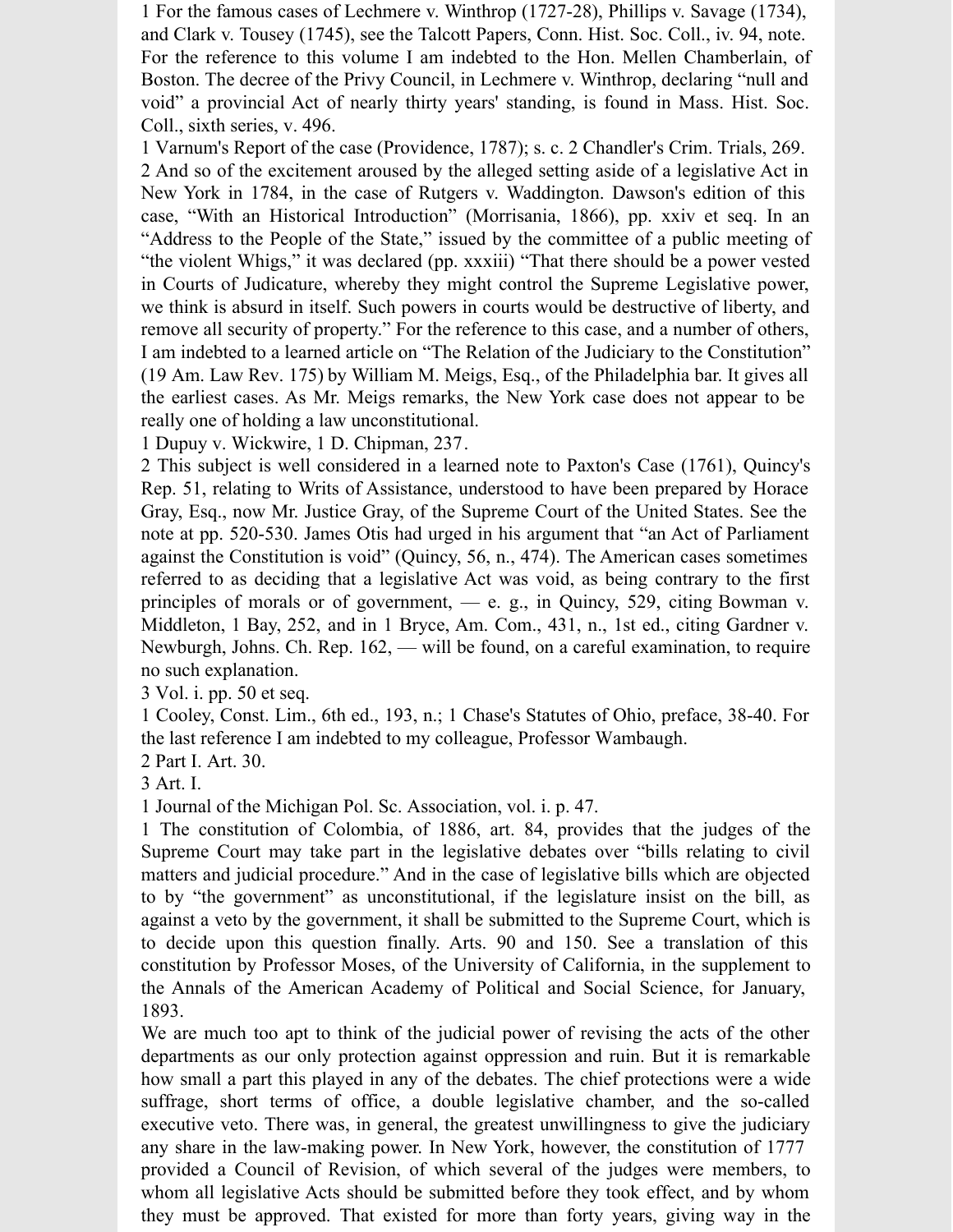constitution of 1821 to the common expedient of merely requiring the approval of the executive, or in the alternative, if he refused it, the repassing of the Act, perhaps by an increased vote, by both branches of the legislature. In Pennsylvania (Const. of 1776, § 47) and Vermont (Const. of 1777, § 44) a Council of Censors was provided for, to be chosen every seven years, who were to investigate the conduct of affairs, and point out, among other things, all violations of the constitution by any of the departments. In Pennsylvania this arrangement lasted only from 1776 to 1790; in Vermont from 1777 to 1870. In framing the constitution of the United States, several of these expedients, and others, were urged, and at times adopted; e. g., that of New York. It was proposed at various times that the general government should have a negative on all the legislation of the States; that the governors of the States should be appointed by the United States, and should have a negative on State legislation; that a Privy Council to the President should be appointed, composed in part of the judges; and that the President and the two houses of Congress might obtain opinions from the Supreme Court. But at last the convention, rejecting all these, settled down upon the common expedients of two legislative houses, to be a check upon each other, and of an executive revision and veto, qualified by the legislative power of reconsideration and enactment by a majority of two-thirds; — upon these expedients, and upon the declaration that the constitution, and constitutional laws and treaties, shall be the supreme law of the land, and shall bind the judges of the several States. This provision, as the phrasing of it indicates, was inserted with an eye to secure the authority of the general government as against the States, i. e. as an essential feature of any efficient Federal system, and not with direct reference to the other departments of the government of the United States itself. The first form of it was that "legislative Acts of the United States, and treaties, are the supreme law of the respective States, and bind the judges there as against their own laws."

[1](https://1.next.westlaw.com/Document/If899a5466b1411de9b8c850332338889/View/FullText.html?transitionType=UniqueDocItem&contextData=(sc.Default)&userEnteredCitation=7+Harv+l+rev+129#co_fnRef_F1XXh345395632_ID0E1OAE) No. 78, first published on May 28, 1788. See Lodge's edition, pp. xxxvi and xliv.

[1](https://1.next.westlaw.com/Document/If899a5466b1411de9b8c850332338889/View/FullText.html?transitionType=UniqueDocItem&contextData=(sc.Default)&userEnteredCitation=7+Harv+l+rev+129#co_fnRef_F1XXi345395632_ID0EFPAE) Den d. Bayard v. Singleton, 1 Martin, 42.

[2](https://1.next.westlaw.com/Document/If899a5466b1411de9b8c850332338889/View/FullText.html?transitionType=UniqueDocItem&contextData=(sc.Default)&userEnteredCitation=7+Harv+l+rev+129#co_fnRef_F2XXd345395632_ID0ELPAE) Vol. i. p. 460.

[3](https://1.next.westlaw.com/Document/If899a5466b1411de9b8c850332338889/View/FullText.html?transitionType=UniqueDocItem&contextData=(sc.Default)&userEnteredCitation=7+Harv+l+rev+129#co_fnRef_F3XXb345395632_ID0ETPAE) Kemper v. Hawkins, Va. Cas. 20.

[4](https://1.next.westlaw.com/Document/If899a5466b1411de9b8c850332338889/View/FullText.html?transitionType=UniqueDocItem&contextData=(sc.Default)&userEnteredCitation=7+Harv+l+rev+129#co_fnRef_F4345395632_ID0EWPAE) [Vanhorne's](https://1.next.westlaw.com/Link/Document/FullText?findType=Y&serNum=1700138310&pubNum=780&originatingDoc=If899a5466b1411de9b8c850332338889&refType=RP&originationContext=document&transitionType=DocumentItem&ppcid=077cb390a3d445f7b3137849036c3585&contextData=(sc.UserEnteredCitation)) Lessee v. Dorrance, 2 Dall. 304.

[5](https://1.next.westlaw.com/Document/If899a5466b1411de9b8c850332338889/View/FullText.html?transitionType=UniqueDocItem&contextData=(sc.Default)&userEnteredCitation=7+Harv+l+rev+129#co_fnRef_F5345395632_ID0E3PAE) [Lindsay](https://1.next.westlaw.com/Link/Document/FullText?findType=Y&serNum=1796019621&pubNum=2173&originatingDoc=If899a5466b1411de9b8c850332338889&refType=RP&originationContext=document&transitionType=DocumentItem&ppcid=077cb390a3d445f7b3137849036c3585&contextData=(sc.UserEnteredCitation)) v. Com'rs, 2 Bay, 38.

[6](https://1.next.westlaw.com/Document/If899a5466b1411de9b8c850332338889/View/FullText.html?transitionType=UniqueDocItem&contextData=(sc.Default)&userEnteredCitation=7+Harv+l+rev+129#co_fnRef_F6345395632_ID0EEQAE) [Whittington](https://1.next.westlaw.com/Link/Document/FullText?findType=Y&serNum=1802019916&pubNum=384&originatingDoc=If899a5466b1411de9b8c850332338889&refType=RP&originationContext=document&transitionType=DocumentItem&ppcid=077cb390a3d445f7b3137849036c3585&contextData=(sc.UserEnteredCitation)) v. Polk, 1 H. & J. 236.

[7](https://1.next.westlaw.com/Document/If899a5466b1411de9b8c850332338889/View/FullText.html?transitionType=UniqueDocItem&contextData=(sc.Default)&userEnteredCitation=7+Harv+l+rev+129#co_fnRef_F7345395632_ID0EJQAE) 1 [Cranch,](https://1.next.westlaw.com/Link/Document/FullText?findType=Y&serNum=1801123932&pubNum=780&originatingDoc=If899a5466b1411de9b8c850332338889&refType=RP&originationContext=document&transitionType=DocumentItem&ppcid=077cb390a3d445f7b3137849036c3585&contextData=(sc.UserEnteredCitation)) 137.

[1](https://1.next.westlaw.com/Document/If899a5466b1411de9b8c850332338889/View/FullText.html?transitionType=UniqueDocItem&contextData=(sc.Default)&userEnteredCitation=7+Harv+l+rev+129#co_fnRef_F1XXj345395632_ID0EYRAE) Com. v. [Smith,](https://1.next.westlaw.com/Link/Document/FullText?findType=Y&serNum=1811029764&pubNum=179&originatingDoc=If899a5466b1411de9b8c850332338889&refType=RP&originationContext=document&transitionType=DocumentItem&ppcid=077cb390a3d445f7b3137849036c3585&contextData=(sc.UserEnteredCitation)) 4 Bin. 117.

[2](https://1.next.westlaw.com/Document/If899a5466b1411de9b8c850332338889/View/FullText.html?transitionType=UniqueDocItem&contextData=(sc.Default)&userEnteredCitation=7+Harv+l+rev+129#co_fnRef_F2XXe345395632_ID0EFTAE) [Com.](https://1.next.westlaw.com/Link/Document/FullText?findType=Y&serNum=1782017473&pubNum=235&originatingDoc=If899a5466b1411de9b8c850332338889&refType=RP&originationContext=document&transitionType=DocumentItem&ppcid=077cb390a3d445f7b3137849036c3585&contextData=(sc.UserEnteredCitation)) v. Call, 4 Call, 5.

[3](https://1.next.westlaw.com/Document/If899a5466b1411de9b8c850332338889/View/FullText.html?transitionType=UniqueDocItem&contextData=(sc.Default)&userEnteredCitation=7+Harv+l+rev+129#co_fnRef_F3XXc345395632_ID0ENUAE) Kemper v. Hawkins, Va. Cases, p. 60.

- [1](https://1.next.westlaw.com/Document/If899a5466b1411de9b8c850332338889/View/FullText.html?transitionType=UniqueDocItem&contextData=(sc.Default)&userEnteredCitation=7+Harv+l+rev+129#co_fnRef_F1XXk345395632_ID0ECWAE) 5 Ell. Deb. 344.
- [2](https://1.next.westlaw.com/Document/If899a5466b1411de9b8c850332338889/View/FullText.html?transitionType=UniqueDocItem&contextData=(sc.Default)&userEnteredCitation=7+Harv+l+rev+129#co_fnRef_F2XXf345395632_ID0EFWAE) Ware v. [Hylton,](https://1.next.westlaw.com/Link/Document/FullText?findType=Y&serNum=1700120091&pubNum=780&originatingDoc=If899a5466b1411de9b8c850332338889&refType=RP&originationContext=document&transitionType=DocumentItem&ppcid=077cb390a3d445f7b3137849036c3585&contextData=(sc.UserEnteredCitation)) 3 Dall. 171.

[3](https://1.next.westlaw.com/Document/If899a5466b1411de9b8c850332338889/View/FullText.html?transitionType=UniqueDocItem&contextData=(sc.Default)&userEnteredCitation=7+Harv+l+rev+129#co_fnRef_F3XXd345395632_ID0EUWAE) Cooper v. [Telfair,](https://1.next.westlaw.com/Link/Document/FullText?findType=Y&serNum=1800149858&pubNum=780&originatingDoc=If899a5466b1411de9b8c850332338889&refType=RP&originationContext=document&transitionType=DocumentItem&ppcid=077cb390a3d445f7b3137849036c3585&contextData=(sc.UserEnteredCitation)) 4 Dall. 14.

[4](https://1.next.westlaw.com/Document/If899a5466b1411de9b8c850332338889/View/FullText.html?transitionType=UniqueDocItem&contextData=(sc.Default)&userEnteredCitation=7+Harv+l+rev+129#co_fnRef_F4XXa345395632_ID0ELXAE) Grimball v. Ross, Charlton, 175.

[5](https://1.next.westlaw.com/Document/If899a5466b1411de9b8c850332338889/View/FullText.html?transitionType=UniqueDocItem&contextData=(sc.Default)&userEnteredCitation=7+Harv+l+rev+129#co_fnRef_F5XXa345395632_ID0ECZAE) Adm'rs of Byrne v. Adm'rs of [Stewart,](https://1.next.westlaw.com/Link/Document/FullText?findType=Y&serNum=1812026641&pubNum=2323&originatingDoc=If899a5466b1411de9b8c850332338889&refType=RP&originationContext=document&transitionType=DocumentItem&ppcid=077cb390a3d445f7b3137849036c3585&contextData=(sc.UserEnteredCitation)) 3 Des. 466

[1](https://1.next.westlaw.com/Document/If899a5466b1411de9b8c850332338889/View/FullText.html?transitionType=UniqueDocItem&contextData=(sc.Default)&userEnteredCitation=7+Harv+l+rev+129#co_fnRef_F1XXl345395632_ID0E11AE) This well-known rule is laid down by Cooley (Const. Lim., 6th ed., 216), and supported by emphatic judicial declarations and by a long list of citations from all parts of the country. In Ogden v. [Saunders,](https://1.next.westlaw.com/Link/Document/FullText?findType=Y&serNum=1800126698&pubNum=780&originatingDoc=If899a5466b1411de9b8c850332338889&refType=RP&originationContext=document&transitionType=DocumentItem&ppcid=077cb390a3d445f7b3137849036c3585&contextData=(sc.UserEnteredCitation)) 12 Wheat. 213 (1827), Mr. Justice Washington, after remarking that the question was a doubtful one, said: "If I could rest my opinion in favor of the constitutionality of the law ... on no other ground than this doubt, so felt and acknowledged, that alone would, in my estimation, be a satisfactory vindication of it. It is but a decent respect due to the ... legislative body by which any law is passed, to presume in favor of its validity, until its violation of the constitution is proved beyond all reasonable doubt. This has always been the language of this court when that subject has called for its decision; and I know it expresses the honest sentiments of each and every member of this bench." In the [Sinking](https://1.next.westlaw.com/Link/Document/FullText?findType=Y&serNum=1801103259&pubNum=780&originatingDoc=If899a5466b1411de9b8c850332338889&refType=RP&originationContext=document&transitionType=DocumentItem&ppcid=077cb390a3d445f7b3137849036c3585&contextData=(sc.UserEnteredCitation)) Fund Cases, 99 U. S. 700 (1878), Chief Justice Waite, for the court, said: "This declaration [that an Act of Congress is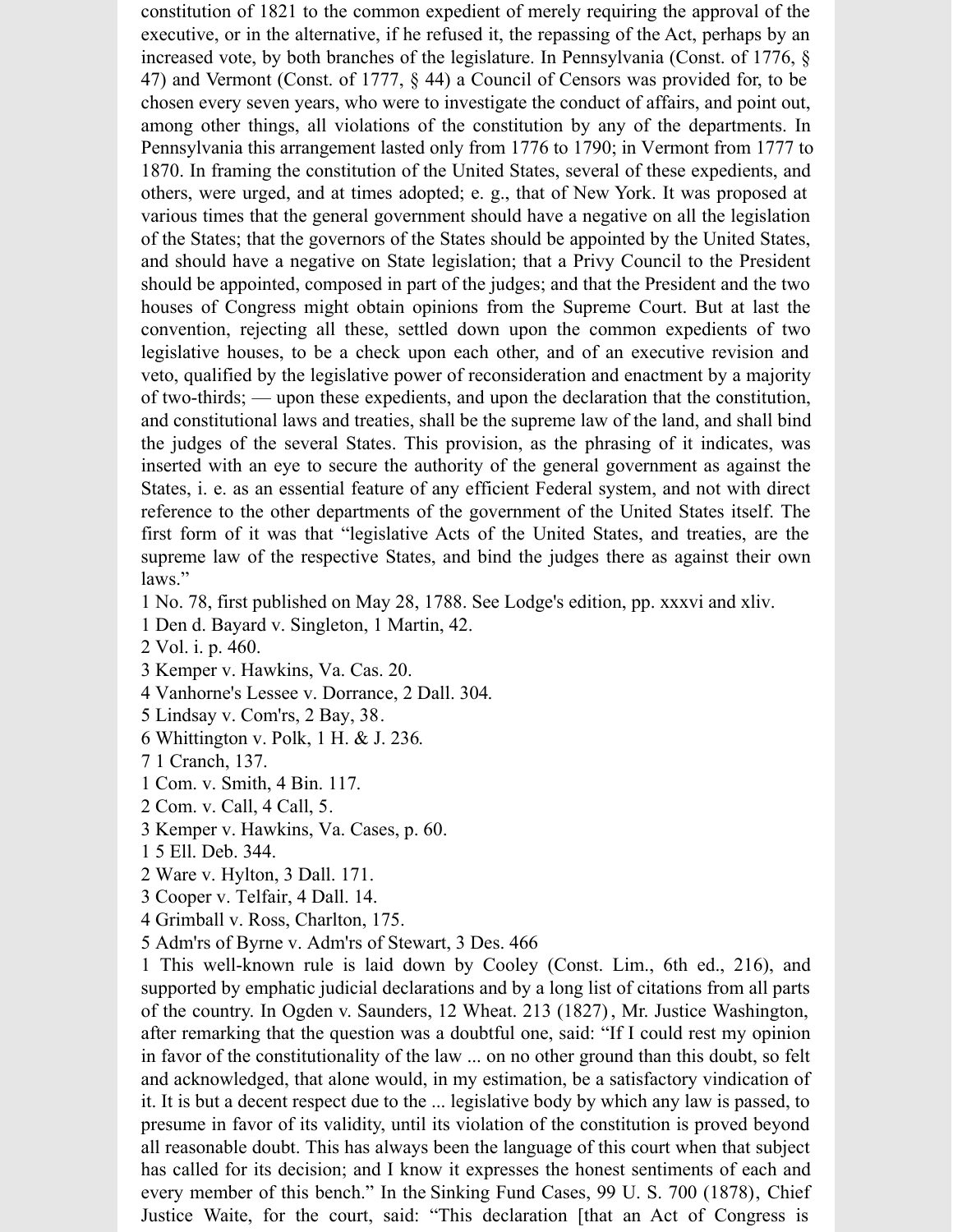unconstitutional] should never be made except in a clear case. Every possible presumption is in favor of the validity of a statute, and this continues until the contrary is shown beyond a rational doubt. One branch of the government cannot encroach on the domain of another without danger. The safety of our institutions depends in no small degree on a strict [observance](https://1.next.westlaw.com/Link/Document/FullText?findType=Y&serNum=1834004685&pubNum=2679&originatingDoc=If899a5466b1411de9b8c850332338889&refType=RP&originationContext=document&transitionType=DocumentItem&ppcid=077cb390a3d445f7b3137849036c3585&contextData=(sc.UserEnteredCitation)) of this salutary rule." In Wellington et al., Petitioners, 16 Pick. 87 (1834), Chief Justice Shaw, for the court, remarked that it was proper "to repeat what has been so often suggested by courts of justice, that when called upon to pronounce the invalidity of an Act of legislation [they will] never declare a statute void unless the nullity and invalidity of the Act are placed, in their judgment, beyond [reasonable](https://1.next.westlaw.com/Link/Document/FullText?findType=Y&serNum=1862009653&pubNum=2129&originatingDoc=If899a5466b1411de9b8c850332338889&refType=RP&originationContext=document&transitionType=DocumentItem&ppcid=077cb390a3d445f7b3137849036c3585&contextData=(sc.UserEnteredCitation)) doubt." In Com. v. Five Cents Sav. Bk., 5 Allen, 428 (1862), Chief Justice Bigelow, for the court, said: "It may be well to repeat the rule of exposition which has been often enunciated by this court, that where a statute has been passed with all the forms and solemnities required to give it the force of law, the presumption is in favor of its validity, and that the court will not declare it to be ... void unless its invalidity is established beyond reasonable doubt." And he goes on to state a corollary of this "well-established rule." In Ex parte M'Collum, 1 Cow. p. 564 (1823), Cowen, J. (for the court), said: "Before the court will deem it their duty to declare an Act of the legislature unconstitutional, a case must be presented in which there can be no rational doubt." In the People v. The [Supervisors](https://1.next.westlaw.com/Link/Document/FullText?findType=Y&serNum=1858017546&pubNum=596&originatingDoc=If899a5466b1411de9b8c850332338889&refType=RP&originationContext=document&transitionType=DocumentItem&ppcid=077cb390a3d445f7b3137849036c3585&contextData=(sc.UserEnteredCitation)) of Orange, 17 N. Y. 235 (1858) , Harris, J. (for the court), said: "A legislative Act is not to be declared void upon a mere conflict of interpretation between the legislative and the judicial power. Before proceeding to annul, by judicial sentence, what has been enacted by the law-making power, it should clearly appear that the Act cannot be supported by any reasonable intendment or allowable presumption." In Perry v. [Keene,](https://1.next.westlaw.com/Link/Document/FullText?findType=Y&serNum=1876008147&pubNum=579&originatingDoc=If899a5466b1411de9b8c850332338889&refType=RP&fi=co_pp_sp_579_534&originationContext=document&transitionType=DocumentItem&ppcid=077cb390a3d445f7b3137849036c3585&contextData=(sc.UserEnteredCitation)#co_pp_sp_579_534) 56 N. H. 514, 534 (1876) , Ladd, J. (with the concurrence of the rest of the court), said: "Certainly it is not for the court to shrink from the discharge of a constitutional duty; but, at the same time, it is not for this branch of the government to set an example of encroachment upon the province of the others. It is only the enunciation of a rule that is now elementary in the American States, to say that before we can declare this law unconstitutional, we must be fully satisfied — satisfied beyond a reasonable doubt — that the purpose for which the tax is authorized is private, and not public." In The [Cincinnati,](https://1.next.westlaw.com/Link/Document/FullText?findType=Y&serNum=1852000024&pubNum=633&originatingDoc=If899a5466b1411de9b8c850332338889&refType=RP&originationContext=document&transitionType=DocumentItem&ppcid=077cb390a3d445f7b3137849036c3585&contextData=(sc.UserEnteredCitation)) etc., Railroad Company, 1 Oh. St. 77 (1852), Ranney, J. (for the court), said: "While the right and duty of interference in a proper case are thus undeniably clear, the principles by which a court should be guided in such an inquiry are equally clear, both upon principle and authority. ... It is only when manifest assumption of authority and clear incompatibility between the constitution and the law appear, that the judicial power can refuse to execute it. Such interference can never be permitted in a doubtful case. And this results from the very nature of the question involved in the inquiry. ... The adjudged cases speak a uniform language on this subject. ... An unbroken chain of decisions to the same effect is to be found in the State courts." In Syndics of Brooks v. Weyman, 3 Martin (La.), 9, 12 (1813), it was said by the court: "We reserve to ourselves the authority to declare null any legislative Act which shall be repugnant to the constitution; but it must be manifestly so, not susceptible of doubt." (Cited with approval in Johnson v. Duncan, Ib. 539.) In Cotton v. The County [Commissioners,](https://1.next.westlaw.com/Link/Document/FullText?findType=Y&serNum=1856002101&pubNum=353&originatingDoc=If899a5466b1411de9b8c850332338889&refType=RP&originationContext=document&transitionType=DocumentItem&ppcid=077cb390a3d445f7b3137849036c3585&contextData=(sc.UserEnteredCitation)) 6 Fla. 610 (1856), Dupont, J. (for the court), said: "It is a most grave and important power, not to be exercised lightly or rashly, nor in any case where it cannot be made plainly to appear that the legislature has exceeded its powers. If there exist upon the mind of the court a reasonable doubt, that doubt must be given in favor of the law. ... In further support of this position may be cited any number of decisions by the State courts. ... If there be one to be found which constitutes an exception to the general doctrine, it has escaped our search."

[1](https://1.next.westlaw.com/Document/If899a5466b1411de9b8c850332338889/View/FullText.html?transitionType=UniqueDocItem&contextData=(sc.Default)&userEnteredCitation=7+Harv+l+rev+129#co_fnRef_F1XXm345395632_ID0EO3AE) Const. Lim., 6th ed., 68; cited with approval by Bryce, Am. Com., 1st ed., i. 431.

[1](https://1.next.westlaw.com/Document/If899a5466b1411de9b8c850332338889/View/FullText.html?transitionType=UniqueDocItem&contextData=(sc.Default)&userEnteredCitation=7+Harv+l+rev+129#co_fnRef_F1XXn345395632_ID0EW4AE) Eakin v. Raub, 12 S. & R. 330.

[2](https://1.next.westlaw.com/Document/If899a5466b1411de9b8c850332338889/View/FullText.html?transitionType=UniqueDocItem&contextData=(sc.Default)&userEnteredCitation=7+Harv+l+rev+129#co_fnRef_F2XXg345395632_ID0EK5AE) Farrar's Rep. Dart. Coll. Case, 36.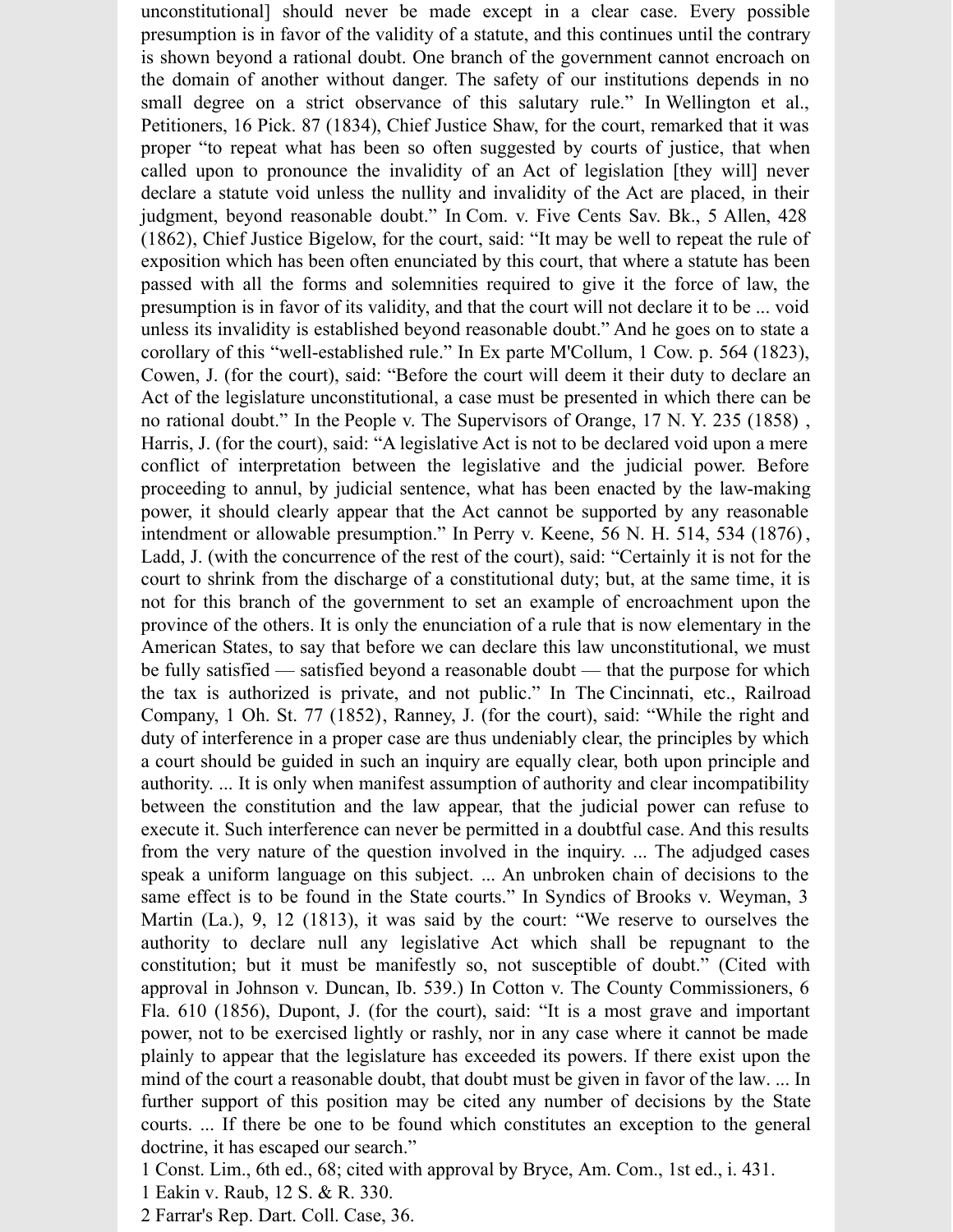[3](https://1.next.westlaw.com/Document/If899a5466b1411de9b8c850332338889/View/FullText.html?transitionType=UniqueDocItem&contextData=(sc.Default)&userEnteredCitation=7+Harv+l+rev+129#co_fnRef_F3XXe345395632_ID0EDBAG) 7 [Pick.](https://1.next.westlaw.com/Link/Document/FullText?findType=Y&serNum=1829004642&pubNum=2679&originatingDoc=If899a5466b1411de9b8c850332338889&refType=RP&originationContext=document&transitionType=DocumentItem&ppcid=077cb390a3d445f7b3137849036c3585&contextData=(sc.UserEnteredCitation)) 344.

[1](https://1.next.westlaw.com/Document/If899a5466b1411de9b8c850332338889/View/FullText.html?transitionType=UniqueDocItem&contextData=(sc.Default)&userEnteredCitation=7+Harv+l+rev+129#co_fnRef_F1XXo345395632_ID0EEEAG) [Wellington,](https://1.next.westlaw.com/Link/Document/FullText?findType=Y&serNum=1834004685&pubNum=2679&originatingDoc=If899a5466b1411de9b8c850332338889&refType=RP&originationContext=document&transitionType=DocumentItem&ppcid=077cb390a3d445f7b3137849036c3585&contextData=(sc.UserEnteredCitation)) Petr., 16 Pick. 87.

[1](https://1.next.westlaw.com/Document/If899a5466b1411de9b8c850332338889/View/FullText.html?transitionType=UniqueDocItem&contextData=(sc.Default)&userEnteredCitation=7+Harv+l+rev+129#co_fnRef_F1XXp345395632_ID0EVFAG) 3d ed., 279-281.

[2](https://1.next.westlaw.com/Document/If899a5466b1411de9b8c850332338889/View/FullText.html?transitionType=UniqueDocItem&contextData=(sc.Default)&userEnteredCitation=7+Harv+l+rev+129#co_fnRef_F2XXh345395632_ID0EVGAG) It was so held in Riggs v. State, 3 Cold. 85 [\(Tenn.,](https://1.next.westlaw.com/Link/Document/FullText?findType=Y&serNum=1866003136&pubNum=2263&originatingDoc=If899a5466b1411de9b8c850332338889&refType=RP&originationContext=document&transitionType=DocumentItem&ppcid=077cb390a3d445f7b3137849036c3585&contextData=(sc.UserEnteredCitation)) 1866), and United States v. Clark, 31 Fed. Rep. 710 (U. S. Circ. Ct., E. Dist. [Michigan,](https://1.next.westlaw.com/Link/Document/FullText?findType=Y&serNum=1887149187&pubNum=348&originatingDoc=If899a5466b1411de9b8c850332338889&refType=RP&originationContext=document&transitionType=DocumentItem&ppcid=077cb390a3d445f7b3137849036c3585&contextData=(sc.UserEnteredCitation)) 1887, Brown, J.). I am indebted for these cases to Professor Beale's valuable collection of Cases on Criminal Law (Cambridge, 1893). The same doctrine is laid down by Judge Hare in 2 Hare, Am. Const. Law, 920.

[3](https://1.next.westlaw.com/Document/If899a5466b1411de9b8c850332338889/View/FullText.html?transitionType=UniqueDocItem&contextData=(sc.Default)&userEnteredCitation=7+Harv+l+rev+129#co_fnRef_F3XXf345395632_ID0E1GAG) Cap. & Counties Bank v. Henty, 7 App. Cas., p. 776.

[4](https://1.next.westlaw.com/Document/If899a5466b1411de9b8c850332338889/View/FullText.html?transitionType=UniqueDocItem&contextData=(sc.Default)&userEnteredCitation=7+Harv+l+rev+129#co_fnRef_F4XXb345395632_ID0ERHAG) Belt v. Lawes, Thayer's Cas. Ev. 177, n.

[1](https://1.next.westlaw.com/Document/If899a5466b1411de9b8c850332338889/View/FullText.html?transitionType=UniqueDocItem&contextData=(sc.Default)&userEnteredCitation=7+Harv+l+rev+129#co_fnRef_F1XXq345395632_ID0EXIAG) Chic. &c. Ry. Co. v. [Minnesota,](https://1.next.westlaw.com/Link/Document/FullText?findType=Y&pubNum=780&cite=134US418&originatingDoc=If899a5466b1411de9b8c850332338889&refType=RP&originationContext=document&transitionType=DocumentItem&ppcid=077cb390a3d445f7b3137849036c3585&contextData=(sc.UserEnteredCitation)) 134 U. S. 418. The question was whether a statute providing for a commission to regulate railroad charges, which excluded the parties from access to the courts for an ultimate judicial revision of the action of the commission, was constitutional.

[2](https://1.next.westlaw.com/Document/If899a5466b1411de9b8c850332338889/View/FullText.html?transitionType=UniqueDocItem&contextData=(sc.Default)&userEnteredCitation=7+Harv+l+rev+129#co_fnRef_F2XXi345395632_ID0EBJAG) Compare Law and Fact in Jury Trials, 4 Harv. Law Rev. 167, 168.

[3](https://1.next.westlaw.com/Document/If899a5466b1411de9b8c850332338889/View/FullText.html?transitionType=UniqueDocItem&contextData=(sc.Default)&userEnteredCitation=7+Harv+l+rev+129#co_fnRef_F3XXg345395632_ID0ELJAG) There is often a lack of discrimination in judicial utterances on this subject, — as if it were supposed that the legislature had to conform to the judge's opinion of reasonableness in some other sense than that indicated above. The true view is indicated by Judge Cooley in his Principles of Const. Law, 2d ed., 57, when he says of a particular question: "Primarily the determination of what is a public purpose belongs to the legislature, and its action is subject to no review or restraint so long as it is not manifestly colorable. All cases of doubt must be solved in favor of the validity of legislative action, for the obvious reason that the question is legislative, and only becomes judicial when there is a plain excess of legislative authority. A court can only arrest the proceedings and declare a levy void when the absence of public interest in the purpose for which the funds are to be raised is so clear and palpable as to be perceptible to any mind at first blush." And again, on another question, by the Supreme Court of the United States, Waite, C. J., in Terry v. Anderson, 95 U. S. p. 633: "In all such cases the question is one of reasonableness, and we have therefore only to consider whether the time allowed in this Statute [of Limitations] is, under all the circumstances, reasonable. Of that the legislature is primarily the judge; and we cannot overrule the decision of that department of the government, unless a palpable error has been committed." See Pickering Phipps v. Ry. Co., 66 Law Times Rep. 721 (1892), and a valuable opinion by Ladd, J., in Perry v. [Keene,](https://1.next.westlaw.com/Link/Document/FullText?findType=Y&serNum=1876008147&pubNum=579&originatingDoc=If899a5466b1411de9b8c850332338889&refType=RP&originationContext=document&transitionType=DocumentItem&ppcid=077cb390a3d445f7b3137849036c3585&contextData=(sc.UserEnteredCitation)) 56 N. H. 514 (1876).

[1](https://1.next.westlaw.com/Document/If899a5466b1411de9b8c850332338889/View/FullText.html?transitionType=UniqueDocItem&contextData=(sc.Default)&userEnteredCitation=7+Harv+l+rev+129#co_fnRef_F1XXr345395632_ID0ESKAG) Eakin v. Raub, 12 S. & R., p. 355.

[2](https://1.next.westlaw.com/Document/If899a5466b1411de9b8c850332338889/View/FullText.html?transitionType=UniqueDocItem&contextData=(sc.Default)&userEnteredCitation=7+Harv+l+rev+129#co_fnRef_F2XXj345395632_ID0E5KAG) Fletcher v. Peck, 6 Cr., p. 131.

[1](https://1.next.westlaw.com/Document/If899a5466b1411de9b8c850332338889/View/FullText.html?transitionType=UniqueDocItem&contextData=(sc.Default)&userEnteredCitation=7+Harv+l+rev+129#co_fnRef_F1XXs345395632_ID0EONAG) Cap. & Count. Bank v. Henty, 7 App. Cas. 741.

[1](https://1.next.westlaw.com/Document/If899a5466b1411de9b8c850332338889/View/FullText.html?transitionType=UniqueDocItem&contextData=(sc.Default)&userEnteredCitation=7+Harv+l+rev+129#co_fnRef_F1XXt345395632_ID0ETOAG) 4 [Wheat.](https://1.next.westlaw.com/Link/Document/FullText?findType=Y&serNum=1800123335&pubNum=780&originatingDoc=If899a5466b1411de9b8c850332338889&refType=RP&originationContext=document&transitionType=DocumentItem&ppcid=077cb390a3d445f7b3137849036c3585&contextData=(sc.UserEnteredCitation)) 316.

[2](https://1.next.westlaw.com/Document/If899a5466b1411de9b8c850332338889/View/FullText.html?transitionType=UniqueDocItem&contextData=(sc.Default)&userEnteredCitation=7+Harv+l+rev+129#co_fnRef_F2XXk345395632_ID0EQPAG) Per Thomas, J., the Opinion of Justices, 8 Gray, p. 21.

[3](https://1.next.westlaw.com/Document/If899a5466b1411de9b8c850332338889/View/FullText.html?transitionType=UniqueDocItem&contextData=(sc.Default)&userEnteredCitation=7+Harv+l+rev+129#co_fnRef_F3XXh345395632_ID0EYPAG) "It matters little," says a depressed, but interesting and incisive writer, in commenting, in 1885, upon the Legal Tender decisions of the Supreme Court of the United States, "for the court has fallen, and it is not probable it can ever again act as an effective check upon the popular will, or should it attempt to do so, that it can prevail." The "Consolidation of the Colonies," by Brooks Adams, 55 Atlantic Monthly, 307.

[1](https://1.next.westlaw.com/Document/If899a5466b1411de9b8c850332338889/View/FullText.html?transitionType=UniqueDocItem&contextData=(sc.Default)&userEnteredCitation=7+Harv+l+rev+129#co_fnRef_F1XXu345395632_ID0EPRAG) By Professor Gray in 6 Harv. Law Rev. 33, n., where he justly refers to the remark as showing "that gentlemen of the short robe have sometimes grasped fundamental legal principles better than many lawyers."

[2](https://1.next.westlaw.com/Document/If899a5466b1411de9b8c850332338889/View/FullText.html?transitionType=UniqueDocItem&contextData=(sc.Default)&userEnteredCitation=7+Harv+l+rev+129#co_fnRef_F2XXl345395632_ID0EHSAG) Bishop Hoadly's Sermon preached before the King, March 31, 1717, on "The Nature of the Kingdom or Church of Christ." London: James Knapton, 1717. It should be remarked that Bishop Hoadly is speaking of a situation where the supposed legislator, after once issuing his enactment, never interposes. That is not strictly the case in hand; yet we may recall what Dicey says of amending the constitution of the United States: "The sovereign of the United States has been roused to serious action but once during the course of ninety years. It needed the thunder of the Civil War to break his repose,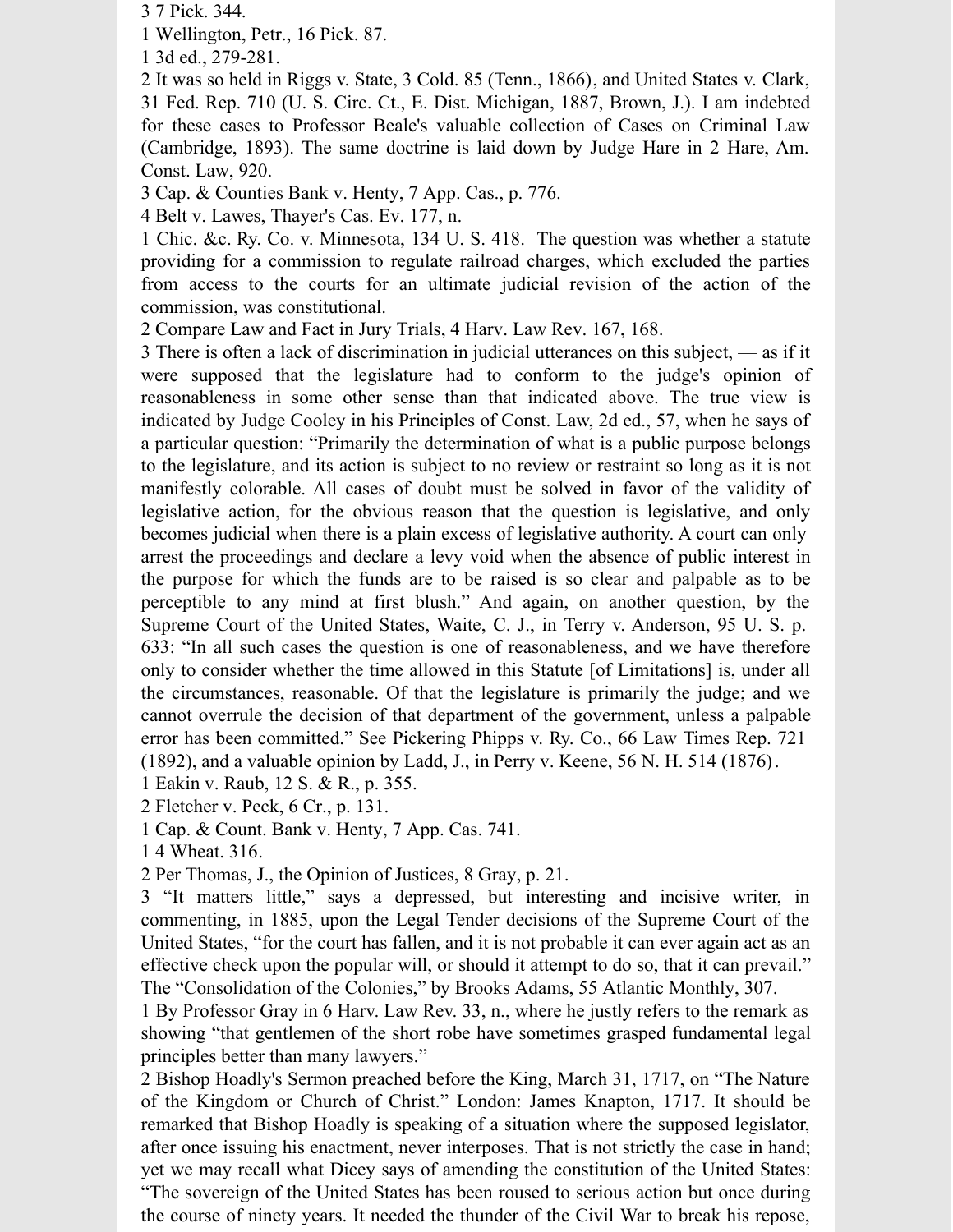and it may be doubted whether anything short of impending revolution will ever again arouse him to activity. But a monarch who slumbers for years is like a monarch who does not exist. A federal constitution is capable of change, but, for all that, a federal constitution is apt to be unchangeable."

[1](https://1.next.westlaw.com/Document/If899a5466b1411de9b8c850332338889/View/FullText.html?transitionType=UniqueDocItem&contextData=(sc.Default)&userEnteredCitation=7+Harv+l+rev+129#co_fnRef_F1XXv345395632_ID0E2TAG) Com. v. Green, 12 Allen, p. 163; Taylor v. Place, 4 R. I., p. 362. See Thayer's Memorandum on Advisory Opinions (Boston, 1885), Jameson, Const. Conv., 4th ed., Appendix, note e, p. 667, and a valuable article by H. A. Dubuque, in 24 Am. Law Rev. 369, on "The Duty of Judges as [Constitutional](https://1.next.westlaw.com/Link/Document/FullText?findType=Y&pubNum=3237&cite=24AMERLAWREV369&originatingDoc=If899a5466b1411de9b8c850332338889&refType=RP&originationContext=document&transitionType=DocumentItem&ppcid=077cb390a3d445f7b3137849036c3585&contextData=(sc.UserEnteredCitation)) Advisers."

[2](https://1.next.westlaw.com/Document/If899a5466b1411de9b8c850332338889/View/FullText.html?transitionType=UniqueDocItem&contextData=(sc.Default)&userEnteredCitation=7+Harv+l+rev+129#co_fnRef_F2XXm345395632_ID0E5TAG) Opinion of Justices, 70 Me., p. 583 (1880). Contra, Kent, J., in 58 Me., p. 573 (1870): "It is true, unquestionably, that the opinions given under a requisition like this have no judicial force, and cannot bind or control the action of any officer of any department. They have never been regarded as binding on the body asking for them." And so Tapley, J., ibid., p. 615: "Never regarding the opinions thus formed as conclusive, but open to review upon every proper occasion;" and Libby, J., in 72 Me., p. 562-3 (1881): "Inasmuch as any opinion now given can have no effect if the matter should be judicially brought before the court by the proper process, and lest, in declining to answer, I may omit the performance of a constitutional duty, I will very briefly express my opinion upon the question submitted." Walton, J., concurred; the other judges said nothing on this point.

[3](https://1.next.westlaw.com/Document/If899a5466b1411de9b8c850332338889/View/FullText.html?transitionType=UniqueDocItem&contextData=(sc.Default)&userEnteredCitation=7+Harv+l+rev+129#co_fnRef_F3XXi345395632_ID0EBUAG) In re [Senate](https://1.next.westlaw.com/Link/Document/FullText?findType=Y&serNum=1889000917&pubNum=267&originatingDoc=If899a5466b1411de9b8c850332338889&refType=RP&originationContext=document&transitionType=DocumentItem&ppcid=077cb390a3d445f7b3137849036c3585&contextData=(sc.UserEnteredCitation)) Bill, 12 Colo. 466, — an opinion which seems to me, in some respects, ill considered.

[1](https://1.next.westlaw.com/Document/If899a5466b1411de9b8c850332338889/View/FullText.html?transitionType=UniqueDocItem&contextData=(sc.Default)&userEnteredCitation=7+Harv+l+rev+129#co_fnRef_F1XXw345395632_ID0ELUAG) Macqueen's Pract. Ho. of Lords, pp. 49, 50.

[1](https://1.next.westlaw.com/Document/If899a5466b1411de9b8c850332338889/View/FullText.html?transitionType=UniqueDocItem&contextData=(sc.Default)&userEnteredCitation=7+Harv+l+rev+129#co_fnRef_F1XXx345395632_ID0E2WAG) Gibson, J., in Eakin v. Raub, 12 S. & R., p. 357. Compare Ib., p. 352. The same result is reached by the court, on general principles, in The Tonnage Tax Cases, 62 Pa. St. 286: "A case of simple doubt should be resolved favorably to the State law, leaving the correction of the error, if it be one, to the Federal judiciary. The presumption in favor of a co-ordinate branch of the State government, the relation of her courts to the State, and, above all, the necessity of preserving a financial system so vital to her welfare, demand this at our hands" (Agnew, J., for the court).

[1](https://1.next.westlaw.com/Document/If899a5466b1411de9b8c850332338889/View/FullText.html?transitionType=UniqueDocItem&contextData=(sc.Default)&userEnteredCitation=7+Harv+l+rev+129#co_fnRef_F1XXy345395632_ID0E5XAG) "A singular result of the importance of constitutional interpretation in the American government ... is this, that the United States legislature has been very largely occupied in purely legal discussions ... Legal issues are apt to dwarf and obscure the more substantially important issues of principle and policy, distracting from these latter the attention of the nation as well as the skill of congressional debaters." — 1 Bryce, Am. Com., 1st ed., 377. On page 378 he cites one of the best-known writers on constitutional law, Judge Hare, as saying that "In the refined and subtle discussion which ensues, right is too often lost sight of, or treated as if it were synonymous with might. It is taken for granted that what the constitution permits it also approves, and that measures which are legal cannot be contrary to morals." See also Ib., 410.

[2](https://1.next.westlaw.com/Document/If899a5466b1411de9b8c850332338889/View/FullText.html?transitionType=UniqueDocItem&contextData=(sc.Default)&userEnteredCitation=7+Harv+l+rev+129#co_fnRef_F2XXn345395632_ID0EOYAG) La volonté populaire: tel est, dans les pays libres de l'ancien et du Nouveau Monde, la source et la fin de tout pouvoir. Tant qu'elle est saine, les nations prospèred malgré les imperfections et les lacunes de leurs institutions; si le bon sens fait défaut, si les passions l'emportent, les constitutions les plus parfaites, les lois les plus sages, sont impuissantes. La maxime d'un ancien: quid leges sine moribus? est, en somme, le dernier mot de la science politique. — Le Système Judiciaire de la Grande Bretagne, by le Comte de Franqueville, i. 25 (Paris: J. Rothschild, 1893).

#### **It's irrational to ruin our lives to save the NHS It's time to question the sacred cow of modern Britain: that controlling Covid to protect the health service trumps everything else**

## **JONATHAN SUMPTION**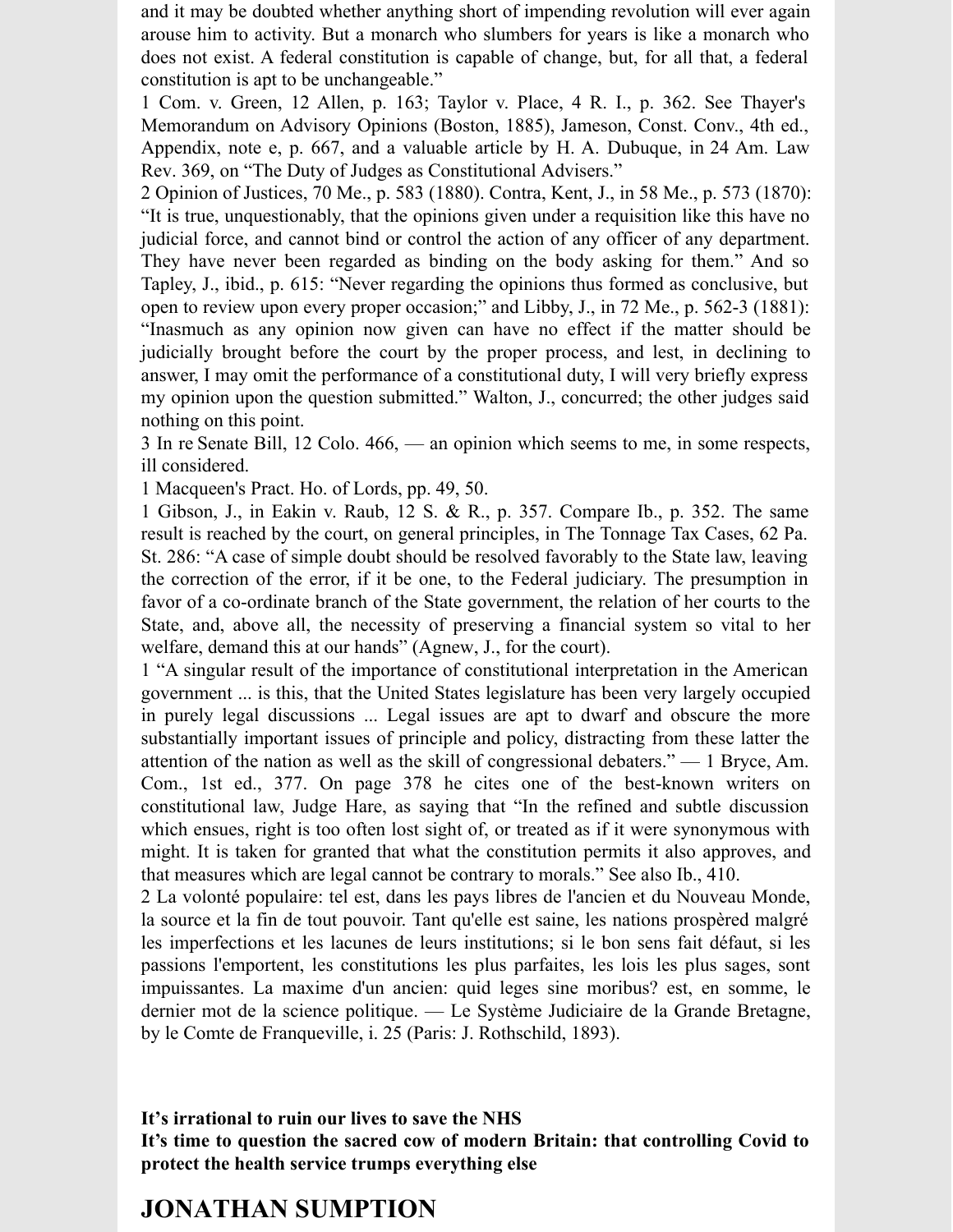31 December 2021 • 5:00pm, Daily Telegraph

Jonathan Sumption

The abiding vice of the Government's handling of the Covid-19 pandemic until recently has been an obstinate refusal to look at the problem as a whole. Ministers have treated it as a pure question of public health management.

In fact, it is not and never has been a pure question of public health management. It is a complex question of medical, economic, social, and educational policy, as well as a profound moral issue. There have been occasional nods at these other aspects of the crisis, but the Government has acted as if the only thing that really mattered was keeping infections down.

Epidemiologists and mathematical modellers can take this blinkered line, but governments cannot. The essence of government is the assessment of the broadest possible range of factors, which usually point in different directions. One-dimensional solutions are almost always bad ones.

This is what made December 20 2021 such a landmark date. The Government had the courage to reject the epidemiologists' advice on the ground that other things mattered at least as much.

Ironically, we owe this improvement in the quality of government to the collapse of the Prime Minister's political standing among his own MPs and in the country at large. The result was to widen the decision-making process beyond a tiny cabal of the Prime Minister, the Health Secretary, the Chief Scientific Adviser and the Chief Medical Officer. The move to Plan B on December 8 had taken most ministers by surprise. That was not a sensible way of conducting our affairs.

For seemingly the first time, on December 20 the Cabinet had a real role in the decision. At least some of its members were prepared to do what the Prime Minister has hardly ever done – drill down into the detail and question some highly questionable assumptions.

The "precautionary principle" is essentially a principle for making decisions radically affecting people's lives without adequate evidence. Its rejection was a heartening development from which other European governments could learn.

There is just one problem. We are still being told that the Government will do whatever is thought necessary to "save" the National Health Service. The idea that we must – at whatever human cost – keep the transmission of Covid at a level within the NHS's capacity to cope is taken for granted by many people. It is one of the sacred cows of modern Britain. It is time that we started questioning it.

The NHS's capacity to cope is determined by political decisions taken over a long period of time. Governments do not like spending money on things which are badly needed but only at occasional moments of peak demand. It is an inefficient use of public funds.

Decisions about the capacity of emergency facilities generally involve a trade-off between trying to meet peak demand and avoiding heavy expenditure on facilities that are underused the rest of the time. This is a particularly difficult dilemma when it comes to critical care in hospitals, which calls for expensive equipment and high levels of trained staff.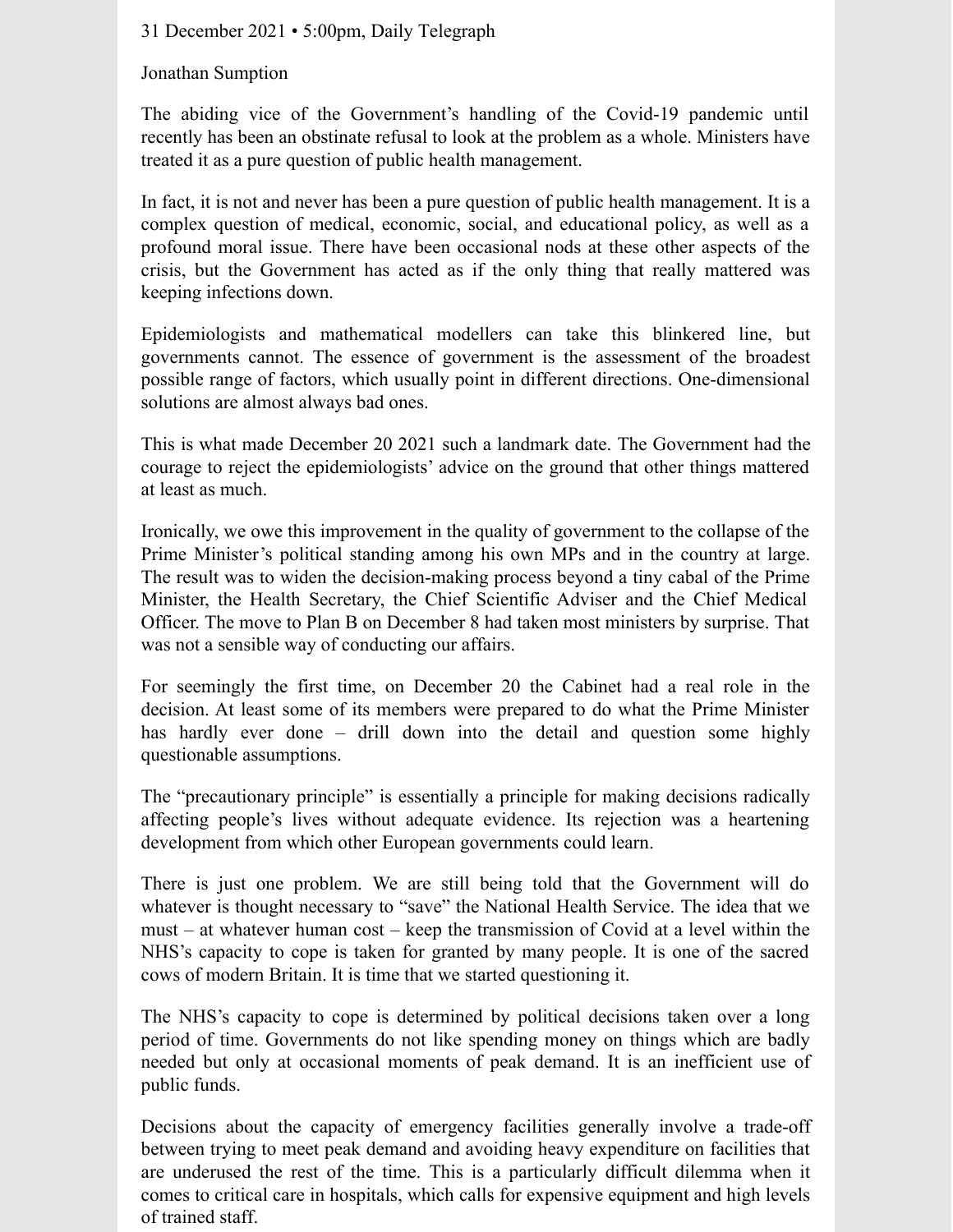All governments make this trade-off. But recent British governments of all political complexions have carried the process further than most.

The number of NHS beds has declined for 30 years. On the eve of the pandemic, the UK's critical care capacity per hundred thousand of population was among the lowest in the world: better than India's or China's but only half that of Italy or France and less than a quarter of that of Germany or the United States.

Underproviding for peak demand is a perfectly rational policy, given competing calls on scarce resources. Every pound spend on critical care facilities is a pound not spent on other pressing concerns, like education, social security or policing. But it inevitably involves accepting that in health emergencies the NHS will be overwhelmed at the peak.

Epidemics of respiratory disease have regularly exceeded hospital capacity before anyone had heard of Covid-19. Asian flu (1957-8) and Hong Kong flu (1968-9), although less serious than Covid-19, swamped the NHS. Ordinary winter flu regularly overwhelms it. It happens roughly every two to three years, most recently in 2014-15, in 2016-17 and again in 2017-18. People died, sometimes in large numbers.

So when governments tell us that we must behave in a way that "saves" the National Health Service, what they really mean is that we, the healthy and the vulnerable alike, must "save" it from the choices made by those same governments.

Of course, we are where we are, and many people will say that we have to address the current health emergency regardless of how it came about. But that is only a rational point of view if one accepts its implications.

Of course we should spend more on the NHS, but spending more will not avoid the dilemma. Either we must prioritise health spending over everything else, to a degree which no government in the world has ever attempted. Or else we must allow governments to put our lives on hold with annual lockdowns and the like as a way of limiting public expenditure on emergency facilities in the NHS. The rational alternative is to do what human beings have done from time immemorial, namely to take periodical epidemics of potentially mortal diseases on the chin.

An overwhelmed health service is a bad thing. We can all agree on that. But it is not the worst thing that can happen to a society.

The worst thing that can happen to a society is that its members use the coercive powers of the state so as systematically to stunt their own lives and those of their fellow citizens.

Take education, for example. In the first lockdown, the Government closed schools in order to slow the transmission of Covid-19 and relieve pressure on the NHS. Governments have done the same all over the world.

The brighter pupils and those with strong parental support will probably make up the lost time. But all the research suggests that the more vulnerable and marginal learners will suffer serious and irreversible damage to their life chances. This will have a major impact on future inequality. Sending whole classes or whole years home if any of them are infected produces the same result in slow motion.

This is a less visible and less dramatic catastrophe than piling up the dying on trolleys in hospital corridors, which is why politicians care less about it. But it is arguably even